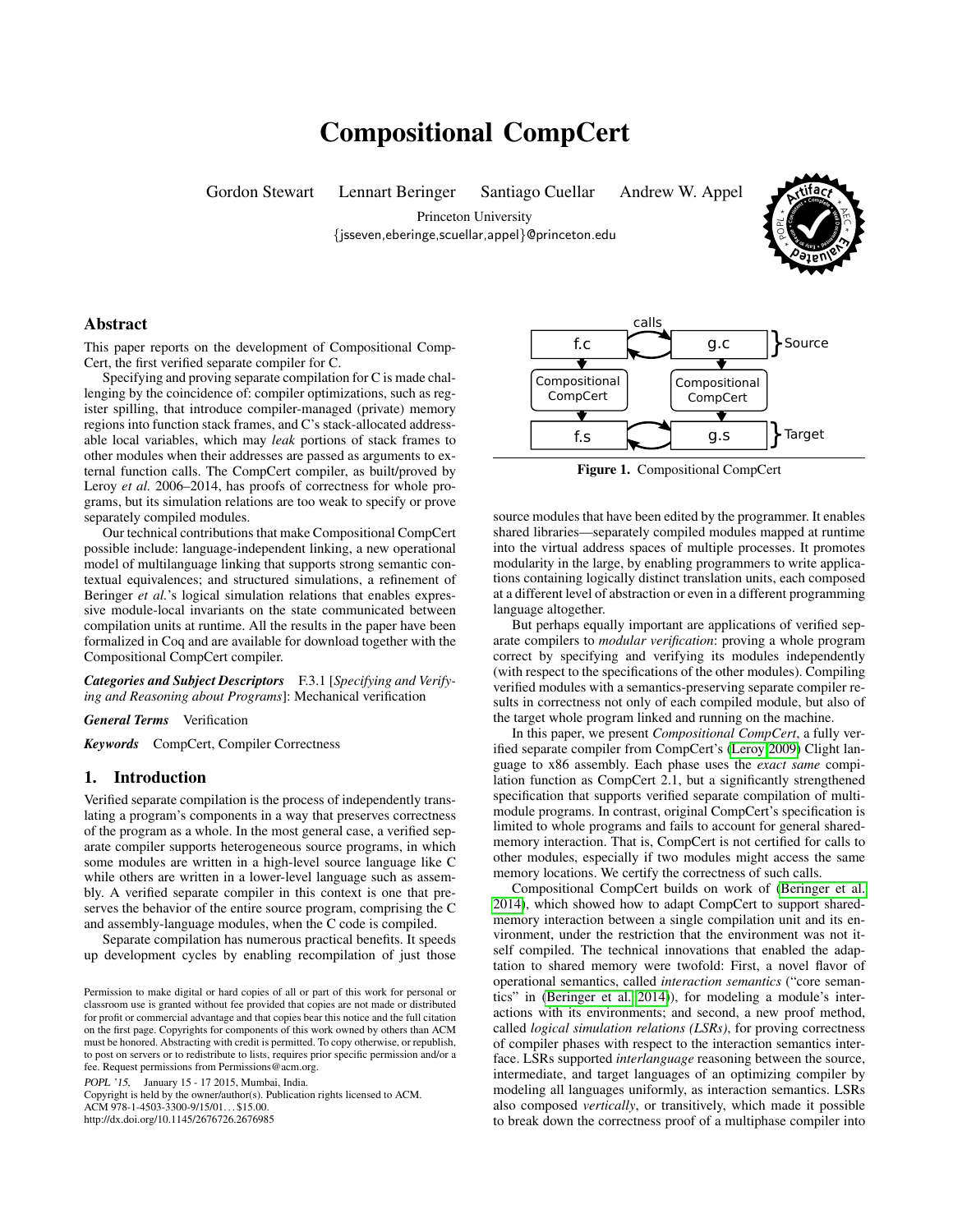proofs of the individual compiler phases. (Leroy's original Comp-Cert was also vertically compositional, but only because stackallocated memory was not observable.)

The main deficiency of LSRs was that they did not compose *horizontally*: It was not possible, in general, to infer correct compilation of a whole program from the correct compilation of its modules. The reason was that LSRs, like CompCert's original simulation relations, imposed assumptions (relies) on the evolution of memory over external function calls, such as "spilled local variables are unmodified," but did not show that compiled code preserved the corresponding guarantees. This asymmetry between relies and guarantees made LSRs inapplicable whenever a module and its environment were both compiled—a situation that occurs not only when libraries are compiled, but also whenever there is a cyclic dependency between the modules of a program.

*Contributions.* In Compositional CompCert we overcome these difficulties, and achieve horizontal compositionality, with the following innovations over previous work:

- 1. Language-Independent Linking is an extension of interaction semantics that gives the operational interpretation of horizontal composition. By abstracting from the details of how modules are implemented (or even in which language they are implemented), language-independent linking models the interactions of modules in different languages, even those with different calling conventions.
- 2. Structured Simulations refine LSRs to support the relyguarantee relationship necessary for horizontal composition, while maintaining vertical compositionality. The key ingredients of structured simulations are: fine-grained *subjective invariants* on the state communicated between modules at runtime, and a *leakage* protocol that ensures that structured simulation proofs respect the reachability relation induced by C pointers.

Compositional CompCert's top-level correctness theorem is a variant of contextual equivalence between source and compiled multimodule programs in which contexts are specified *semantically*, as (nearly) arbitrary observations on the memory state at external call points. Contexts are not limited to programs in C or x86 but include mathematical relations expressed in Gallina.

In addition to sketching formal results that relate linking semantics, structured simulations, and contextual equvalence, we outline the instantiation of interaction semantics to the source and target languages of our compiler, Clight and x86, and present an overview of the adaptation of the relevant proofs of the CompCert phases.

All results in this paper have been proved formally in Coq, and are available, along with the Compositional CompCert compiler itself, on  $G$ itHub.<sup>[1](#page-1-0)</sup> Before proceeding with the technical details, we briefly discuss some key aspects of the above innovations.

#### 1.1 Key Ideas

*Language-independent linking* provides a generic operator L for composing interaction semantics, independent of the language level of individual modules. Our statements of separate compilation and contextual equivalence (Sections [3](#page-4-0) and [6\)](#page-10-0) are *cross-language* in the sense that they apply even to the situation in which a multilanguage source program is compiled to a multilanguage target program.

Informally, imagine a source program  $P<sub>S</sub>$  consisting of source modules  $S_1, \dots, S_n$ , each in a different language. Then if target modules  $P_T = T_1 \cdots T_n$  are shown related to  $S_1 \cdots S_n$  (*e.g.*, by n different structured simulations), the results of Sections [3](#page-4-0) and [6](#page-10-0) give us that the target "linked" program  $P<sub>T</sub>$  is contextually equivalent to the source "linked" program  $P<sub>S</sub>$  (under certain restrictions on the  $S_i$  and  $T_i$ , explained in Section [3\)](#page-4-0), for a strong semantic notion of program context. Of course, it's not clear *a priori* what it means to link multilanguage programs, at least not in any operational sense; answering this question is the subject of the first part of Section [3.](#page-4-0) In principle, these results mean that the target modules  $T_1 \cdots T_n$  need not be generated by any particular compiler our contextual equivalence results depend only on the existence of the simulations. In practice in Compositional CompCert, the  $S_i$  are programs in Clight or hand-written assembly while the  $T_i$  are x86 assembly programs.

*Structured simulations* evolve from LSRs by lifting the restriction to fixed environments, in two steps: First, we impose a relyguarantee discipline (inspired in part by the rely-guarantee simulations used by Liang *et al.* [\(Liang et al. 2012\)](#page-12-2) to prove contextual refinement of concurrent programs) on the interactions of program modules. The rely-guarantee discipline ensures that module compilation preserves the same properties that modules themselves assume about the behavior of external functions (those defined in other modules). This, in turn, makes it possible to implement external functions or libraries with code that is itself compiled, as in Figure [1.](#page-0-0) Second, we enrich the simulation relations with additional "ownership" data, which makes it possible to distinguish memory regions that are reorganized during compilation of distinct translation units. For example, the portion of the stack frame reserved for spilling during compilation of a function  $A.f$  can be distinguished from the spill region reserved for a second function  $B.g.$  defined in a distinct translation unit B.

A key insight here is that the invariants that apply to distinct regions of memory—such as the regions reserved by the compiler for A.f 's and B.g's spilled locals—are *subjective*: function A.f can write to its own spilled locals but not to  $B.g$ 's, and vice versa for  $B.g$  with respect to  $A.f$ 's spills. Structured simulations deal with this subjectivity by imposing an "us vs. them" discipline on compiler correctness invariants: Each structured simulation distinguishes the parts of the state that it controls (the "us") from the parts of the state controlled by the environment (the "them"). This discipline is reminiscent in some ways of Ley-Wild and Nanevski's subjective concurrent separation logic (SCSL) [\(Ley-](#page-12-3)[Wild and Nanevski 2013\)](#page-12-3), though here we apply a rely-guarantee discipline to the *two-program* invariants used to prove compiler correctness rather than to the verification of concurrent programs. To ensure that structured simulations validate contextual equivalences, and thus are reusable in many different program contexts, we make them parametric in nearly all state updates that can occur to the "them" portion of the state at external call points.

Another ingredient is a "leakage" protocol, which ensures that the views of the memory state imposed by the compiler invariants for different modules remain consistent. For example, when A.f calls B.g with arguments  $\vec{v}$ , we require that A.f's compilation invariant "give up exclusive control" of all the memory regions reachable from  $\vec{v}$  (*i.e.*, following pointer chains rooted in  $\vec{v}$ ). This condition represents the guarantee that, while later compilation stages of  $A.\bar{f}$  can still reorganize parts of the state reachable from  $\overrightarrow{v}$  (*e.g.*, by changing the order in which memory regions are allocated), they cannot remove these memory regions entirely (*e.g.*, by dead code/memory analysis): the existence of the memory regions in question has been leaked irrevocably to the environment. Similarly, at external function return points, memory regions reachable from the return value are "leaked in" to the caller's compilation invariant—representing the rely that these regions will never later be removed by compilation of the environment. Our languageindependent linking semantics and contextual equivalence proof ensure that these conditions are in rely-guarantee relation.

<span id="page-1-0"></span><sup>1</sup> <https://github.com/PrincetonUniversity/compcomp>.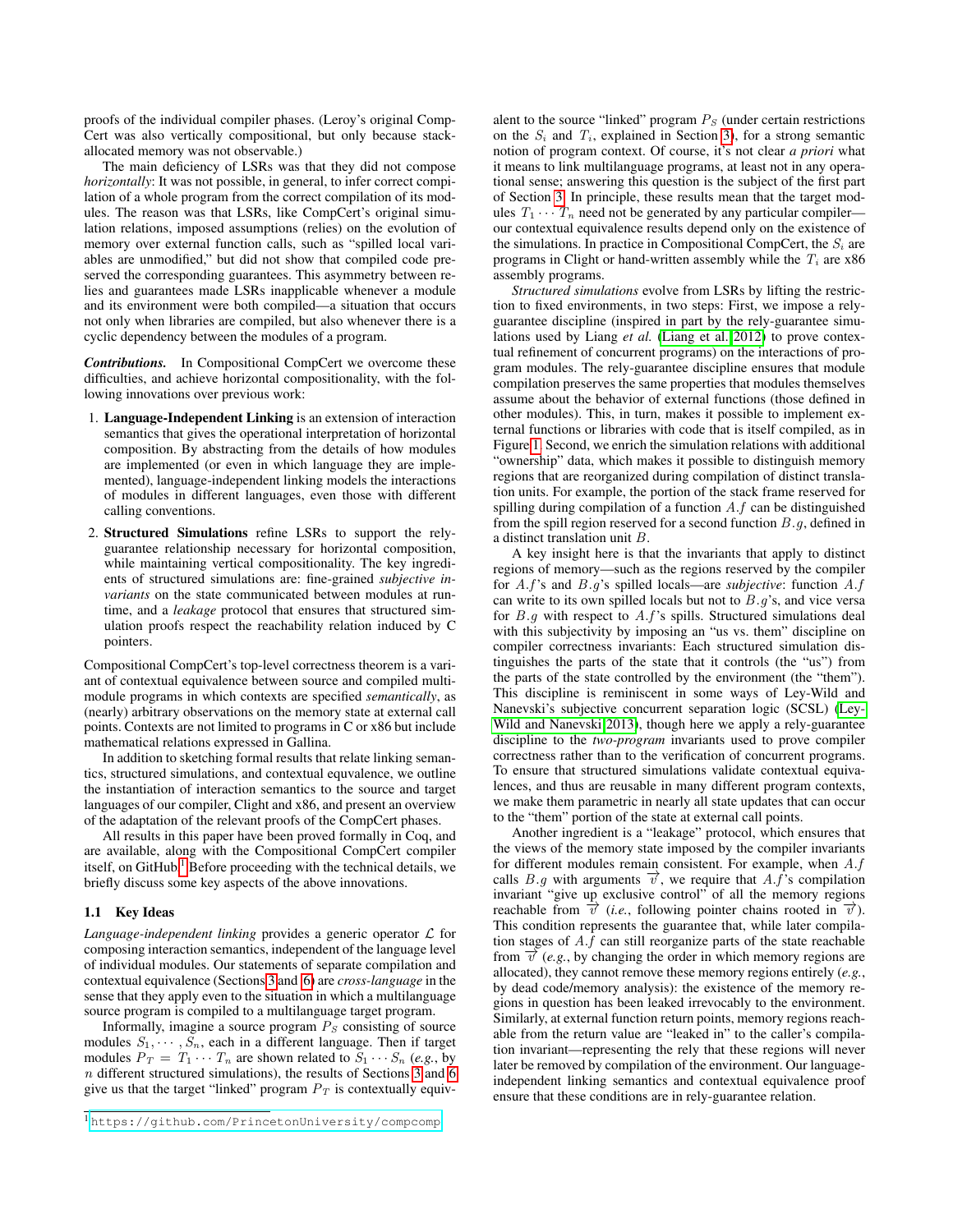Interestingly, this leakage protocol bears much in common with the *system-level semantics* of Ghica and Tzevelekos [\(Ghica and](#page-12-4) [Tzevelekos 2012\)](#page-12-4). There, Ghica and Tzevelekos define a game semantics for a C-like language that avoids imposing so-called combinatorial (*i.e.*, syntactic) restrictions on the moves of the environment, by applying what they call "epistemic" restrictions instead. These epistemic conditions, which parallel our leakage conditions, allow the environment to update the state in nearly any way as long as the updates are to memory regions leaked to the environment during previous interactions with the client program. This leads to a strong *semantic* notion of program context similar to the one we develop in Section [3.](#page-5-0) While Ghica and Tzevelekos were interested in modeling open C-like programs and their environments, not compiler correctness in this setting, we view the coincidence of our leakage conditions with their system-level semantics as evidence of the naturalness of our leakage protocol (Section [4\)](#page-5-1).

*Overview.* We begin by reviewing *interaction semantics*, an operational model of shared-memory module and thread interaction. Section [3](#page-4-0) employs interaction semantics to define the operational semantics of multilanguage linked programs, and semantic contextual equivalence. Then, we introduce structured simulations in Section [4.](#page-5-1) Section [5](#page-8-0) presents the main theoretical results: vertical and horizontal compositionality, and contextual equivalence for Comp-Cert. Section [6](#page-10-0) describes the Compositional CompCert compiler itself, with a discussion of the effort required to port CompCert's existing languages and proofs to structured simulations.

#### 2. Interaction Semantics

*Interaction semantics* (called *core semantics* in [\(Beringer et al.](#page-12-1) [2014\)](#page-12-1)) are a protocol-oriented operational semantics of thread interaction, for modeling both multithread concurrent and multimodule programs. Interaction semantics grew from the insight that interaction, between well-synchronized concurrent threads or between modules, can be viewed as occuring exclusively at external function call points, that is, via calls to functions declared in one module but defined in another. This gives a compiler or weakly consistent memory model the freedom to optimize between interaction points.[2](#page-2-0)

Here we give a brief overview of interaction semantics, which we build on in later sections to model language-independent linking. First, we describe the interaction semantics protocol. Then, we give representative encodings of interaction semantics, in this case, of CompCert's Clight and x86 assembly languages. In Compositional CompCert, all language semantics are encoded in this way, as interaction semantics.

#### 2.1 Protocol

In a multithread concurrent program, threads are spawned, take normal (*i.e.*, unobservable) steps, yield at synchronization points (*e.g.*, call to unlock), and eventually halt or (silently) diverge. The same protocol applies to module interactions: a C program is initialized by spawning a new "thread" with a function pointer to main. This sequential thread (which we sometimes call a *core*) takes normal, unobservable steps by evaluating main or by calling other internal functions defined in the same translation unit, "yields" to the environment by calling external functions defined in other modules, "blocks" until the external function returns, and halts or nonterminates just as a concurrent thread does. At external-call interac-



<span id="page-2-1"></span>Figure 2. Interaction semantics interface. The types  $G$  (global environment),  $C$  (core state), and  $M$  (memory) are parameters to the interface.  $\mathcal F$  is the type of external function identifiers.  $\mathcal V$  is the type of CompCert values.

tion points, nearly anything can happen: For example, the (shared) memory state might be updated arbitrarily by an external function.

Figure [2](#page-2-1) summarizes the protocol. Each interaction semantics is parameterized by five types:  $G$  is the type of global environments. C is the type of internal, or "core" states. Core states can be instantiated to, *e.g.*, the register file, instruction stream, and processor flags for a language like x86, or to local variable environment and control continuation for a higher-level language like C. M is the type of memories. In the models of the CompCert languages that we employ in Compositional CompCert, M is instantiated to mem, the type of CompCert memories. (In semantic models of program logics such as the Verified Software Toolchain's *Verifiable C* [\(Appel et al. 2014\)](#page-12-5), M is instantiated to a step-indexed model of state used to model function pointer specifications and other higherorder features.)  $\mathcal F$  is the type of external function identifiers.  $\mathcal V$  is the type of values.  $V$  is usually just CompCert's value type.

The five functions at the bottom of Figure [2,](#page-2-1) together with a few governing axioms (not shown), encode the interaction protocol described above. New cores are initialized with initial core ge v  $\vec{v}$ . The v is a value, typically a function pointer, while  $\vec{v}$  are the initial arguments to v. initial core may fail with None when, *e.g.*, the function spawned is not defined in the global environment ge. at external interrogates core state  $c$  to determine whether  $c$ is "blocked" at an external function call interaction point. When at external succeeds, it does so with the name of the external function being called (of type  $\mathcal F$ ) and the arguments (of type list  $\mathcal V$ ). The after external function is used to inject the return value of an external call into the calling at external core state, producing a new core state as result. halted  $c$  returns Some  $v$  with return value  $v$  if  $c$  is halted, otherwise None. corestep gives the small-step internal transition relation of the interaction semantics. We use the syntax  $ge \vdash c, m \longmapsto c', m'$  to denote this relation.

#### 2.2 Examples: Clight & x86 Assembly

Figures [3](#page-3-0) and [4](#page-3-1) give the syntax of Clight and CompCert x86 assembly, the source and target language of Compositional Comp-Cert, respectively. Both languages are adapted from CompCert's original Clight and x86 and have straightforward operational semantics, which we do not present here (but see the code that accompanies this paper for the complete definitions). Here we focus on the adaptations required to turn these two languages into interaction semantics: First, we give the core, or internal, states for each language; then, we provide an overview of the definitions of the interface functions, *e.g.*, at\_external and after\_external.

<span id="page-2-0"></span><sup>&</sup>lt;sup>2</sup> Our model is designed to support shared-memory concurrency, although this paper does not yet do concurrency. Well-synchronized (Dijkstra-Hoare) programs can be proved in Concurrent Separation Logic, and from such proofs we can derive (virtual) permission changes at interaction points [\(Ap](#page-12-5)[pel et al. 2014,](#page-12-5) Ch. 44). Racy programs can be accommodated as long as racy loads/stores can be modelled via permission changes (future work).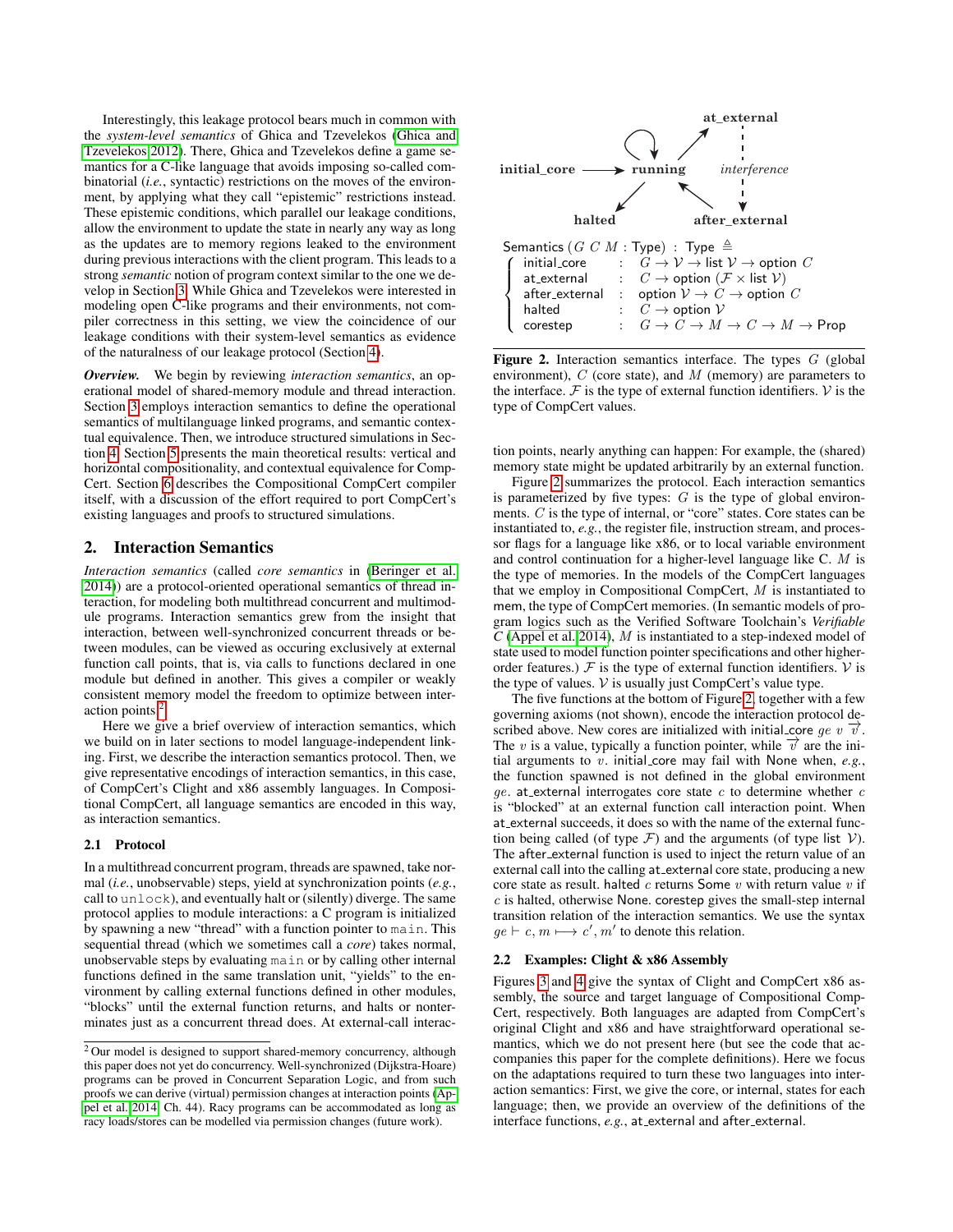*Statements*

| $\mathcal{S}$ | $\therefore =$ | Sskip                                                              | no-op                  |
|---------------|----------------|--------------------------------------------------------------------|------------------------|
|               |                | Sassign $a_1$ $a_2$                                                | $lval \leftarrow rval$ |
|               |                | Sset id a                                                          | $temp \leftarrow rval$ |
|               |                | Scall <i>optid</i> $a \overrightarrow{a}$                          | function call          |
|               |                | Sbuiltin <i>optid</i> $f \overrightarrow{\tau} \overrightarrow{a}$ | intrinsic              |
|               |                | Ssequence $s_1$ $s_2$                                              | sequence               |
|               |                | Sifthenelse $a s_1 s_2$                                            | conditional            |
|               |                | Sloop $s_1$ $s_2$                                                  | infinite loop          |
|               |                | Sbreak   Sreturn $a_{opt}$                                         | break/return           |
|               |                | Scontinue s                                                        | continue statement     |
|               |                | Switch $s$   Slabel $l s$   Sgoto $l$                              |                        |

#### *Internal & External Functions*

|           |                                           | $\tau$ ::= int   long   ptr $\tau$   $\cdots$ C types                    |
|-----------|-------------------------------------------|--------------------------------------------------------------------------|
|           | $\gamma$ ::= $\cdot   (id, \tau), \gamma$ | typing environments                                                      |
|           |                                           | function return type                                                     |
|           |                                           | function parameter typing                                                |
| $f_i$ ::= | $\gamma_{v}$                              | local variable typing                                                    |
|           | $\gamma_t$                                | temporary variable typing                                                |
|           | $\mathcal{S}_{\mathcal{S}}$               | function body                                                            |
|           |                                           | $\therefore$ Internal $f_i$   External $id_f \overrightarrow{\tau} \tau$ |

*Continuations*

|          | $\kappa$ ::= Kstop                            | safe termination       |
|----------|-----------------------------------------------|------------------------|
|          | Kseq $s \kappa$                               | sequential composition |
|          | Kloop $s_1$ $s_2$ $\kappa$                    | loop continuation      |
|          | Kswitch $\kappa$                              | catch switch break     |
|          | Kcall <i>optid</i> $f_i \rho_v \rho_t \kappa$ | catch function return  |
| e States |                                               |                        |

 $\rho_v$  ::=  $\cdot | (id, (loc \times \tau)), \rho_v$  addressed var. environment  $\rho_t$  ::=  $\cdot | (id, v), \rho_t$  temporaries environment c ::= State<sub>CL</sub>  $f_i$  s  $\kappa \rho_v \rho_t$  $\begin{array}{cc} \circ \text{trace}_{\mathsf{CE}} \mathcal{F}_{\mathcal{F}} \circ \mathcal{F}_{\mathcal{F}} \circ \mathcal{F}_{\mathcal{F}} \end{array}$  CallState  $f \, \overrightarrow{v} \, \kappa \mid \text{ReturnState } v \, \kappa$ 

<span id="page-3-0"></span>Figure 3. Syntax and semantics of Clight (excerpts). Continuations and core states appear only in the operational semantics.

*Registers*

 $Core$ 

| $r_i$         | $\equiv$ EAX   EBX   ECX   EDX integer registers               |                          |
|---------------|----------------------------------------------------------------|--------------------------|
|               | ESI   EDI   EBP   ESP                                          |                          |
| $r_f$         | $ ::=$ XMM0   $\cdots$   XMM7                                  | floating-point registers |
| $c r_{state}$ | $ ::= ZF   CF   PF   SF   OF$                                  | control register state   |
| $r_{-}$       | $\equiv$ PC   IR $r_i$   FR $r_f$   ST0   CR $cr_{state}$   RA |                          |
| $\sqrt{r}S$   | $ ::= \cdot   (r, v), rs$                                      | register environments    |

*Instructions*

| $\boldsymbol{p}$ | $\cdots$ MOV <sub>RR</sub> $r_i$ $r_i$   MOV <sub>RI</sub> $r_i$ $i$   $\cdots$ | moves        |
|------------------|---------------------------------------------------------------------------------|--------------|
|                  | $JMP_{L}$ $l$   $JMP_{S}$ $id$   $JMP_{C}$ $cond$ $l$   $\cdots$                | jumps        |
|                  | CALL <sub>S</sub> $id$   CALL <sub>R</sub> $r_i$   RET   $\cdots$               | calls/return |
|                  | moves with conversion, integer arithmetic, etc.                                 |              |

#### *Core States*

|  | $\ ::= \quad$ State <sub>ASM</sub> $\tau_0$ rs                                                                    | normal states     |
|--|-------------------------------------------------------------------------------------------------------------------|-------------------|
|  | Marshall ${\sf State_{In}}\ id_f\ \overrightarrow{v}$                                                             | marshall args. in |
|  | MarshallState <sub>Out</sub> $(id_f, \overrightarrow{\tau_0}, \tau_0)$ $\overrightarrow{v}$ rs marshall args. out |                   |

<span id="page-3-1"></span>Figure 4. Syntax and semantics of CompCert x86 assembly (excerpts). Core states appear only in the operational semantics. Intfloatness types  $\tau_0$  (used for value decoding) are int, float, long, or single.

Clight's language of expressions, statements, internal function definitions, and external function declarations is given in the top half of Figure [3.](#page-3-0) Statements s are as in CompCert, and rely on a language of expressions a that includes the usual binary and unary operators. C control-flow constructs like while loops are derived forms (not shown). The semantics of Clight depends on continuations  $\kappa$ , described in the figure, and core states c, which come in three varieties: Normal states State<sub>CL</sub>  $f_i$  s  $k \rho_v \rho_t$  model the "running" states of a Clight program, during evaluation of anything but function calls, and consist of the name of the current function being executed  $f_i$ , the function body s, the control continuation  $\kappa$ , and two environments,  $\rho_v$  for mapping address-taken stack variables to their locations in memory, and  $\rho_t$  for mapping temporary variables to their values. CallState  $f \, \overrightarrow{v} \, \kappa$  models Clight programs that are about to call function  $f$  (either internal or external) with arguments  $\overrightarrow{v}$  and continuation  $\kappa$ . ReturnState  $v \kappa$  gives the state that results after returning from function calls (either internal or external).  $v$  is the value returned by the callee;  $\kappa$  is the continuation to be executed after the call returns.

Adapting Clight to the interaction-semantics interface is straightforward. For example, here is the definition of Clight after external:

| cl_after_external $v_{opt}$ c                   | ≕ |
|-------------------------------------------------|---|
| case $c$ of CallState $f$ $\vec{v}$ $\kappa$ →  |   |
| case $f$ of Internal $\rightarrow$ None         |   |
| External $id_f$ $\vec{\tau}$ $\tau$ →           |   |
| case $v_{opt}$ of                               |   |
| None → Some (ReturnState $v_{undef}$ $\kappa$ ) |   |
| → None                                          |   |

First, we check whether c is a CallState, with continuation  $\kappa$ . If it is, and the function that was being called was external, then we produce a ReturnState with return value  $v_{undef}$  (whenever  $v_{opt}$ was None) and v (whenever  $v_{opt}$  was Some v). In all other cases, we just return None.

The definition of initial core ge v  $\vec{v}$  is simple, since function arguments are passed not on the stack but abstractly, without reference to memory: we check that  $v$  is a valid pointer to a defined function  $f_i$ , check that the arguments  $\vec{v}$  are defined and match  $f_i$ 's type signature, then introduce state CallState (Internal  $f_i$ )  $\vec{v}$  Kstop, which immediately steps to the body of function  $f_i$  with the initial local variable environment  $\rho_v$  that maps the function's formal pa-<br>rameters to its arguments  $\overrightarrow{v}$ . The definitions of initial core in the languages below Clight follow a similar regime—all the way down to CompCert's Linear language, which uses an environment of abstract *locations* such as incoming parameter stack slots to represent the state of the stack and registers.

Adapting x86 assembly (Figure [4\)](#page-3-1) is a bit trickier, since arguments must be passed concretely, on the stack. (The same applies to CompCert's Mach language.) As we will see in Section [3,](#page-4-0) we use the initial core function of the interaction semantics interface to model both program initialization (*i.e.*, by the loader) and the function calls that occur at cross-module function invocations. If we knew that all modules in our program were written in x86 assembly and used, *e.g.*, the standard cdecl calling convention, then modeling cross-module invocations would be less of an issue: The shared calling convention would mean that arguments to one function (say,  $B$ ,  $g$ ) would be placed by a caller  $A$ ,  $f$  on the stack or in registers exactly as expected by B.g.

But the restriction to a shared calling convention/ABI is rather limiting. We want to be able to model, at least abstractly, the interactions of modules in a variety of languages, at both higher and lower levels of abstraction. To accomplish this, we apply a "marshalling" transformation to the x86 language: To initialize a new x86 core calling function  $id_f$  with arguments  $\overrightarrow{v}$ , we produce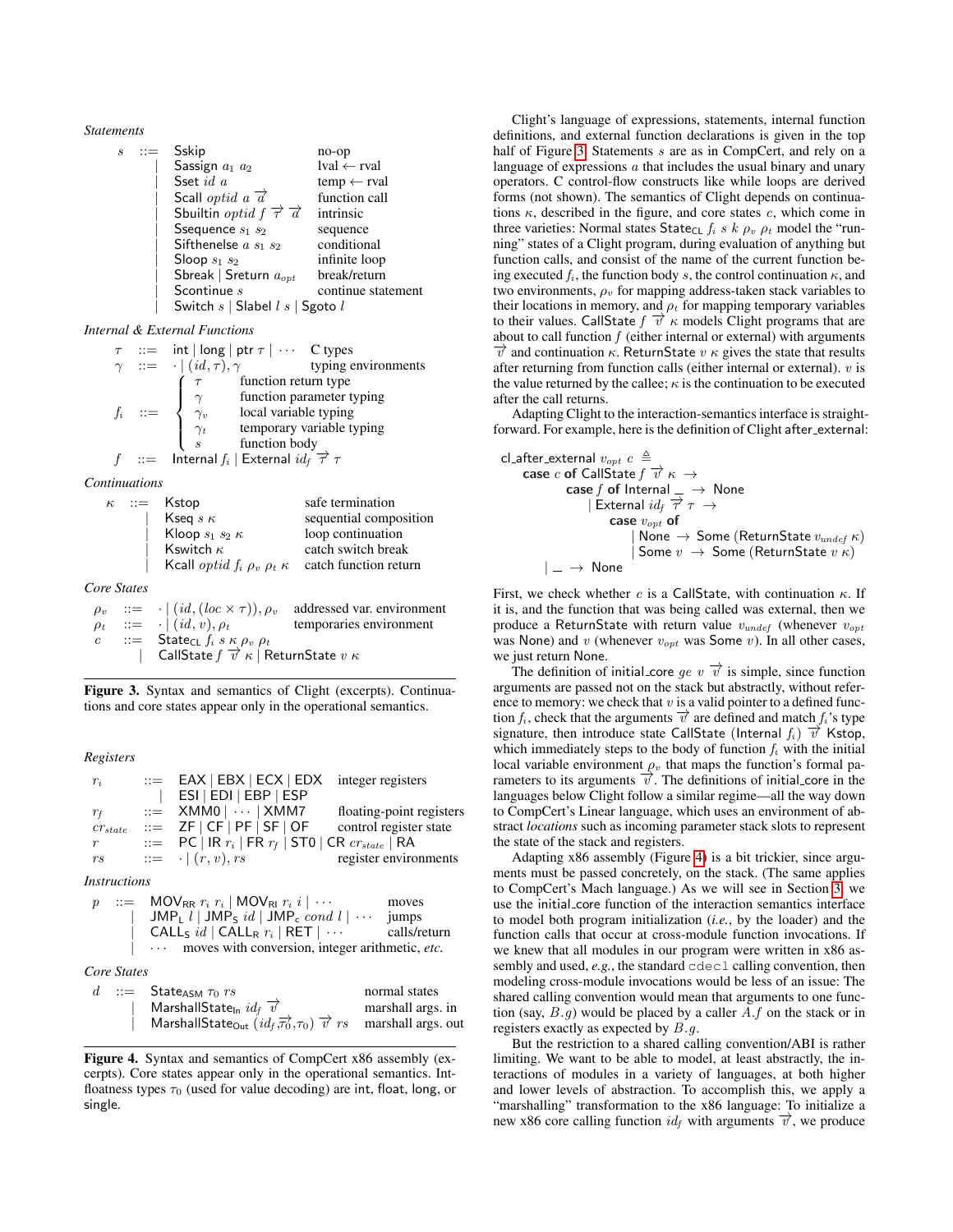

Figure 5. CALL case of the linking corestep relation. The outer boxes are "stacks-of-cores." Core state  $c$  is at external calling function  $id_f$ . Assuming *l*.plt  $id_f$  = Some  $idx$  and  $ge id_f$  = Some  $b_f$ , initializing module  $idx$  with function pointer Vptr  $b_f$ results in initial core  $c'$  being pushed onto the stack.

state MarshallState<sub>ln</sub>  $id_f \overrightarrow{v}$ , which immediately steps to a running State. As a side effect of this step, however, we allocate a "dummy" stack frame in memory in which we store the incoming arguments  $\vec{v}$ , in right-to-left cdecl order as expected by Comp-Cert and  $\text{gcc.}$  (MarshallState<sub>Out</sub> performs the symmetric step of marshalling arguments out of memory.)

Concretely, for x86 modules all sharing the same calling convention, this modeling step does not occur on a real machine (nor does the compiler output any "marshalling" code). But by sticking to the abstract "calling convention" imposed by initial core, in which values are passed abstractly instead of in memory and registers according to a particular calling convention, we gain flexibility to model the interactions of modules in a wide variety of languages, not only Clight and x86 but also x86 modules following different calling conventions, such as, *e.g.*, cdecl and Microsoft fastcall.

#### <span id="page-4-0"></span>3. Linking and Contextual Equivalence

In the previous section, we introduced *interaction semantics* as a means of interpreting the behavior of isolated modules. In this section, we define an abstract operator  $\mathcal{L}(\llbracket S_0 \rrbracket, \llbracket S_1 \rrbracket, \ldots, \llbracket S_{N-1} \rrbracket)$ over interaction semantics that defines the linked behavior of a *set* of interacting modules, as given by a multimodule program  $P = S_0, S_1, \cdots, S_{N-1}.$ 

As input,  $\mathcal L$  takes  $N$  interaction semantics, each with (perhaps) a different global environment and core state type (*i.e.*, modules programmed in perhaps different languages). The output of  $\mathcal L$  is a new interaction semantics  $\llbracket P \rrbracket = \mathcal{L}(\llbracket S_0 \rrbracket, \llbracket S_1 \rrbracket, \ldots, \llbracket S_{N-1} \rrbracket)$  that models the execution of the linked program by maintaining as its own core state a (heterogeneous) stack of the modules' core states. Each "frame" on the stack corresponds to a runtime invocation of one of the modules in the program. Cross-module function calls result in new cores being pushed onto the stack (initialized via initial core); returning from such a function pops the top core from the stack and injects the return value into the state of the caller, using after external.

The modules  $S_i$  are written in different languages, whose states may have different (Coq) types. In order to treat these modules uniformly in L, we wrap their interaction semantics by *existentially* quantifying over the core state types of each module, an operation we encapsulate in the type Modsem.

| Modsem $\triangleq$                                                           |
|-------------------------------------------------------------------------------|
| $\begin{cases}\n F, V, C : Type \\  ge \\  sem \\  : & Semantics \end{cases}$ |
| $\begin{cases}\n F, V, C : Type \\ $                                          |

In this dependently typed record, the types of ge and sem depend on F, V, and C. This module is written in programming language F

(*e.g.*, Clight or x86), whose global variables have type-specification language V (*e.g.*, Clight types or unit); and whose core states have type C (*e.g.*, Clight nonaddressable locals and control stack, or x86 register bank). We also existentially bind the global environment ge that was statically initialized for this module. It maps addresses to global variables and function-bodies.<sup>[3](#page-4-1)</sup>

The final component is sem, an interaction semantics. It defines the interface functions initial core, at external, *etc.*, as well as a step relation ge  $\vdash c, m \longmapsto c', m'$ . Modules in the same language will typically have identical  $\cdot \vdash \cdot \longmapsto \cdot$  relations, specialized by different ge components that map disjoint sets of addresses to internal function bodies (as opposed to external function declarations). In what follows, we use  $\llbracket \cdot \rrbracket$  to refer interchangeably to the interaction semantics of modules and their Modsem wrappers.

The output of  $\mathcal L$  is an interaction semantics in the LinkedState "language." LinkedState is parameterized by  $modules$ , a map from module indices in the range  $[0, N)$  to module semantics, where N is the (nonzero) number of translation units in the program.

> Core  $(N : pos)$   $(modules : I_N \rightarrow Modsem) \triangleq$  $\int$  idx :  $I_N$  $\mathsf{core} \quad : \quad \mathsf{C} \; (modules \; \mathsf{idx})$

Core models the runtime state of a sequential execution thread.  $I_N$ is the (dependent) type of integers in range  $[0, N)$ . The idx of a Core is the index of the module from which the core was initialized. The runtime state of a linked program is then:

LinkedState  $(N : pos)$   $(modules : I_N \rightarrow Modsem) \triangleq$  $\sqrt{ }$ plt : ident  $\rightarrow$  option  $I_N$  $\left\{ \right.$  stack : Stack (Core N  $modules$ )

The two fields of LinkedState are: the procedure linkage table plt—mapping function names (type ident) to the indices of the modules in which the functions are defined, if any (option  $I_N$ ) and a stack of cores. We model the plt as a field in the LinkedState record, as opposed to deriving it from N and modules, to retain flexibility to do dynamic linking in the future. The stack is always nonempty; all cores except the topmost one are at\_external ( $\forall c \in$ (pop stack). at external  $c =$  Some  $-$ ).

Figure [6](#page-5-2) gives the step relation. There are three rules. The STEP rule deals with the case in which the topmost core on the call stack  $(c =$  peek *l*.stack) takes a normal internal step  $(ge_c \vDash c, m \mapsto$  $c', m'$ ).  $ge_c$  is the global environment associated with the module from which  $c$  was initialized. In this case, we just propagate the new core state  $c'$  and memory  $m'$  to the result state of the overall linking judgment. The notation  $l$  with  $\{$ stack : $=$  push  $c'$   $($ pop  $l$ .stack $)\bar{\}}$ updates the topmost core state on the stack. For readability, we elide the operations required to propagate the idx field of Core records.

The second rule, CALL, handles the case in which the topmost The second rate, CAEE, mandles are case in which are replaced<br>core on the stack is at external (at external  $c =$  Some  $(id_f, \vec{v})$ ) making a cross-module function call. In this case, we use the initial core function of the module semantics that defines function  $id_f$  (l.plt  $id_f$  = Some  $idx$ ) to initialize a new core state to handle the function call (initial core (modules idx) (Vptr  $b_f$ )  $\vec{v}$  = Some c'). The core c' is then pushed onto the stack (l with {stack := push  $c'$  l.stack}) to become the new running core.

The RETURN rule models external function returns. Here, the core state c is halted with return value v (l with {stack := push  $c'$  l.stack}). To resume execution, we use the after external function exposed by the caller's semantics  $c' =$  peek (pop *l*.stack) to inject the return value v (after external (Some v)  $c' =$ 

<span id="page-4-1"></span> $3$  All the inputs to  $\mathcal L$  must have ge functions that map exactly the same global addresses (modules that fail to declare some unused external global variables or functions can always be made to do so, by safety monotonicity).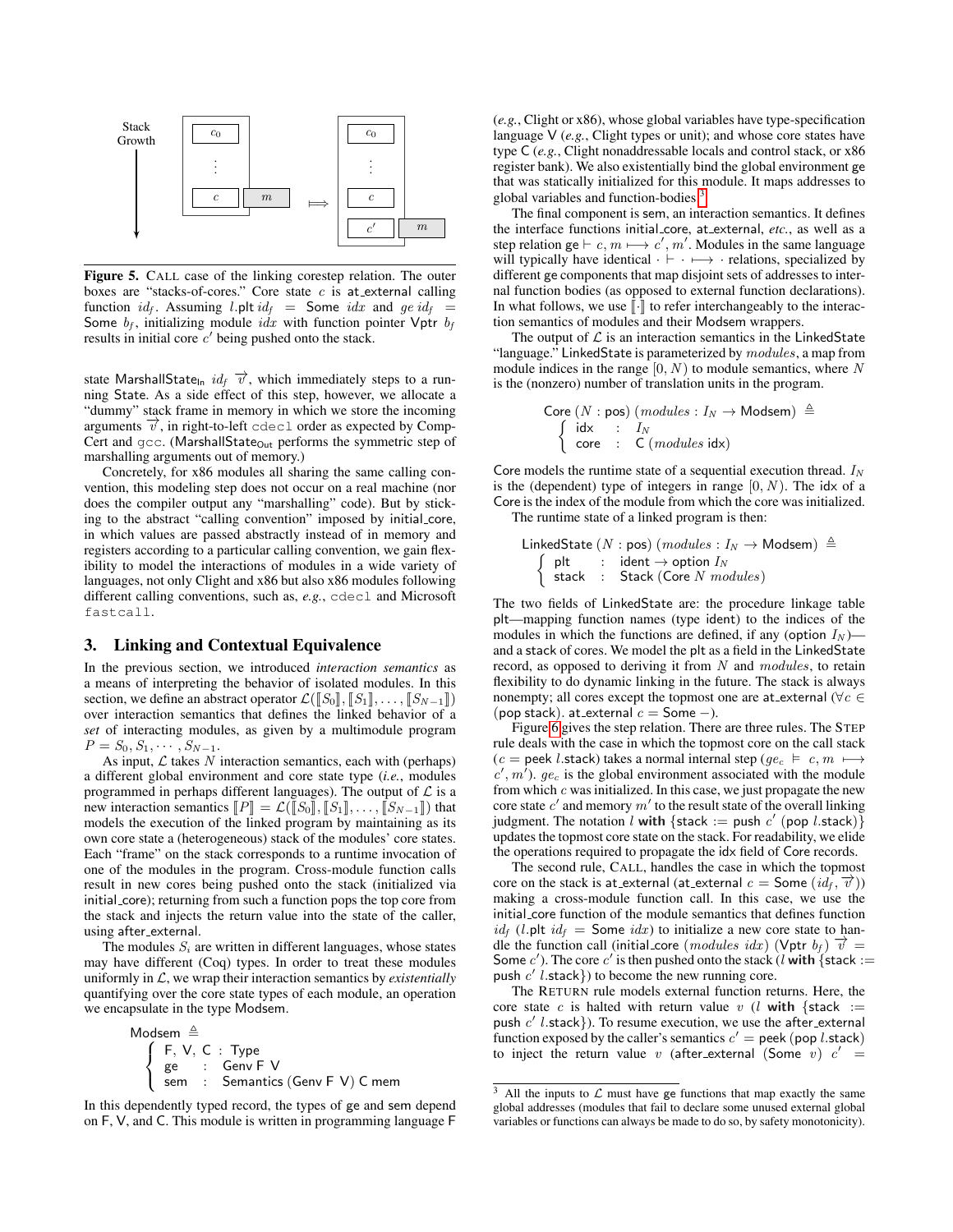$$
ge \vDash c, m \implies c', m'
$$
\n
$$
\overline{ge \vDash l, m \implies l \text{ with } \{\text{stack} := \text{push } c' \text{ (pop } l \text{.stack})\}, m' \text{ (STEP)}}
$$
\n
$$
c = \text{peak } l \text{.stack} \quad \text{at\_external } c = \text{Some } (id_f, \overrightarrow{v})
$$
\n
$$
l \text{.plt } id_f = \text{Some } idx \quad ge \ id_f = \text{Some } b_f
$$
\n
$$
\overline{\text{initial.core } (modules } idx) \text{ (Vptr } b_f) \ \overrightarrow{v} = \text{Some } c' \text{}
$$
\n
$$
\overline{ge \vDash l, m \implies l \text{ with } \{\text{stack} := \text{push } c' \text{.stack}\}, m \text{ (CALL)}
$$
\n
$$
\text{size } l \text{.stack} > 1 \quad c = \text{peak } l \text{.stack}
$$
\n
$$
\text{halted } c = \text{Some } v \quad c' = \text{peak } (p \text{op } l \text{.stack})
$$
\n
$$
\overline{ge \vDash l, m \implies l \text{ with } \{\text{stack} := \text{push } c'' \text{ (pop } l \text{.stack})\}, m \text{ (RELU)}
$$
\n
$$
\overline{ge \vDash l, m \implies l \text{ with } \{\text{stack} := \text{push } c'' \text{ (pop } l \text{.stack}))\}, m \text{ (RETURN)}
$$

<span id="page-5-2"></span>

Some  $c''$ ). State c is then popped from the stack, and state  $c'$  is updated to  $c''$  (l with {stack := push  $c''$  (pop (pop l.stack))}).

The stack is an abstraction of the activation-record stack of a C or assembly program. Internal calls (within one module) do not push on our stack; they transition from one core (and memory) to another core (and memory) within the same top stack element. But of course this core/memory may be the abstraction/implementation of pushing and popping (module-local) activation records. Different modules may or may not share a "real" activation-record stack.

The final piece of linking semantics is the definition of the interface functions: initial core, at external, after external, and halted. We do not have space to give the full definitions here (they are in the Coq code); instead, we briefly describe them.

A linking semantics is initialized (initial core) by spawning a new core to handle the entry point function that was called. The linking semantics is at external when the topmost core on the stack is at external calling a function defined by none of the modules (otherwise, we would have initialized and pushed a new core to handle the function). To inject a return value into linker states (after external), we inject the value into the topmost core state on the stack (after external  $v_{opt}$   $c =$  Some  $c'$ ). Finally, a linking semantics is halted when the stack contains a singleton halted core state (halted c and size  $l$ .stack = 1), *i.e.*, the topmost core is halted but has no return context.

<span id="page-5-0"></span>*Contextual Equivalence.* Linking semantics leads to a natural notion of semantic context: Take program contexts  $C$  to be arbitrary module semantics Modsem. Then the application of a program context to an (open) multimodule program  $P$  is just the semantics that results from linking the program with that context:  $\mathcal{L}(C, \llbracket P \rrbracket)!$ 

This notion of context-as-interaction-semantics is quite general: it supports the definition of program contexts in arbitrary languages, *e.g.*, Clight and x86 but also Coq's Gallina. (It is straightforward to define an interaction semantics whose step relation is an arbitrary Coq relation; the code that accompanies this paper includes one such example.)

<span id="page-5-4"></span>Eliding some details related to global environments and memories, contextual equivalence of two open multimodule programs  $P<sub>S</sub>$  and  $P<sub>T</sub>$  may be defined as equitermination (halted in interaction semantics)—when initialized at matching entry points—in all contexts:

Definition 1 (Contextual Equivalence).

$$
P_S \sim P_T \triangleq \forall C. \mathcal{L}(C, \llbracket P_S \rrbracket) \Downarrow \iff \mathcal{L}(C, \llbracket P_T \rrbracket) \Downarrow
$$

The context  $C$  observes the state of memory (and the arguments to external calls) when the program interacts with the environment. To distinguish  $P_S$  and  $P_T$ , C can, *e.g.*, get stuck (as opposed to safely terminating) at one of these interaction points if the memory state and arguments fail to satisfy a specified predicate.

#### <span id="page-5-1"></span>4. Structured Simulations

Section [3](#page-4-0) showed how to define the semantics of open multimodule programs, and what contextual equivalence meant in that setting. Now we show how to *prove* contextual equivalences for Comp-Cert. We briefly review logical simulation relations [\(Beringer et al.](#page-12-1) [2014\)](#page-12-1), and then show our new enhancement, *structured simulations.*

LSRs established compiler correctness by showing that compilation preserved the protocol structure of interaction semantics, using CompCert's original match relations  $\sim_f$  with memory injections  $f$  to relate source and target states. For internal execution steps, they followed CompCert's forward simulation proofs. For external calls, they asserted that the two modules call the same function with related arguments, and that the simulation relation is reestablished at return points whenever the environment provides related return values, subject to a few constraints on how memory could evolve over the external calls.

The two most crucial of these constraints were that (1) in the source execution, external calls did not modify any memory region the compiler wished to remove; $4$  and that (2) in the target execution, external calls did not modify locations that were unreachable from the source memory (an "unreachable" target location is one that does not correspond to a readable location in the source memory). Condition (2), in particular, enabled the proof of compiler phases such as spilling, which introduces new unreachable spill locations into a target program's stack frames. A deficiency of CompCert's simulation proofs and of LSRs was that they assumed conditions (1) and (2) at external calls, but did not prove that these properties were preserved by compilation.

Directly imposing constraints (1) and (2) onto the simulation clauses for internal steps does not work, however. A compiled function should be allowed to write to its *own* spill locations—just not to those of its caller.

To capture the difference in perspective between caller and callee, we make three adjustments to the LSR framework. First, to index the match relation ∼, we use *structured injections* µ instead of CompCert's original injections f. The additional structure in  $\mu$ maintains the block-level ownership information necessary to tell a callee's (or other environmental) blocks apart from caller blocks. Second, we decorate the internal step relation of interaction semantics with *modification effects* E such that locations not contained in E are guaranteed not to be modified (*i.e.* written to, or freed) by the step in question. Third, we impose a *restriction* axiom onto ∼ that ensures compilation invariants depend only on memory regions either allocated by the module being compiled, or leaked to it via pointers returned from external calls. The details are as follows.

*Structured Injections.* In CompCert, memory is allocated in regions, or *blocks*. Within each block, memory bytes are addressed using integer offsets (pointer arithmetic is allowed only within blocks). CompCert's memory injections  $f :$  block  $\rightarrow$ 

<span id="page-5-3"></span><sup>4</sup> For example, if a source-language variable is represented in memory on the stack, and in the translation to intermediate language the compiler chooses to use a register (unaddressable local variable) instead, then we say this memory region is removed by the compiler.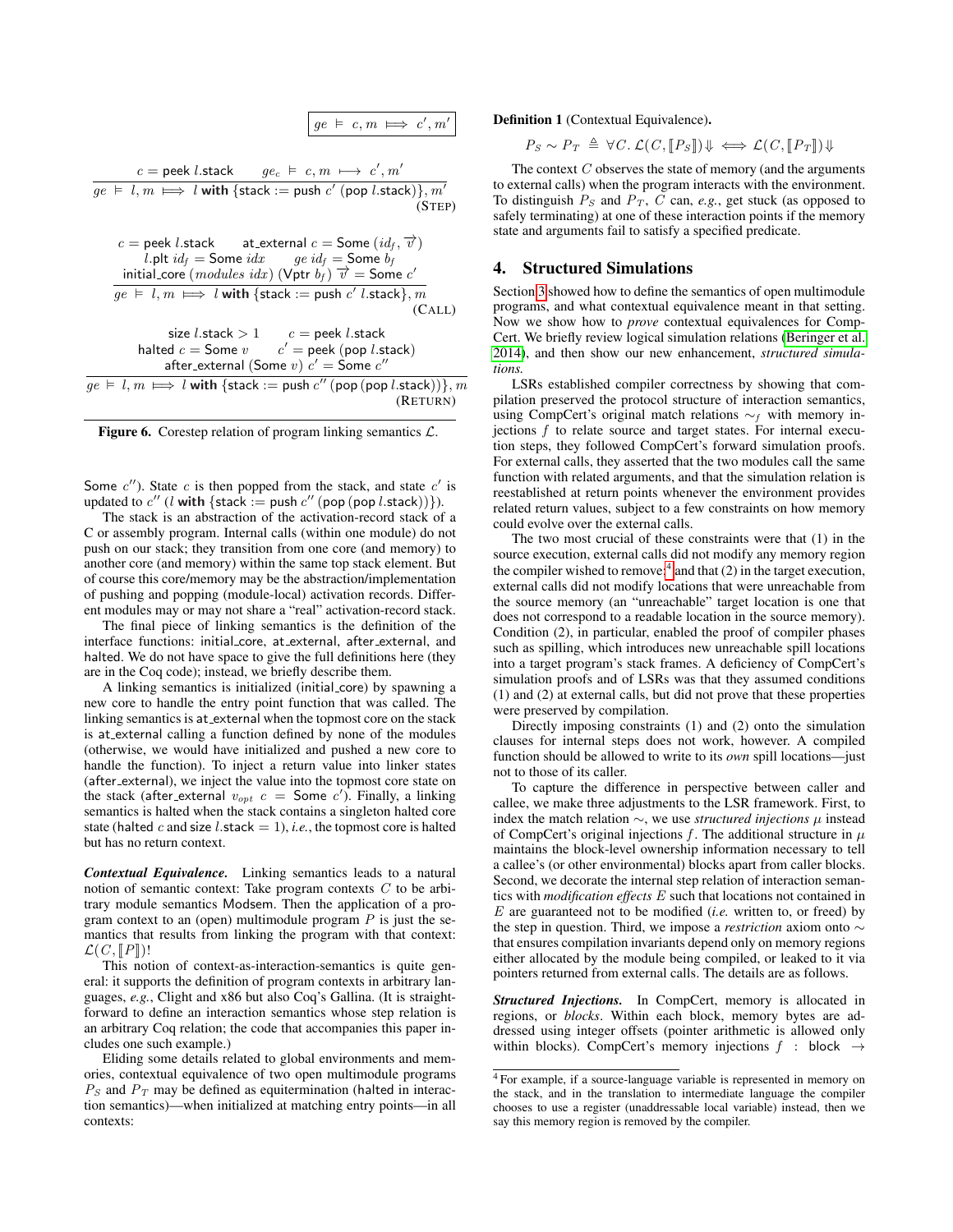```
Ownership \triangleq Priv | Pub | Frgn | Invis | None
\mu \in \mathsf{StructuredInjection} : \mathsf{Type} \, \triangleq\sqrt{ }\int\mathcal{L}own_S : block \rightarrow Ownership
         own T : \text{block} \rightarrow \text{Ownership}f_{us}:block \rightarrow option (block \times \mathcal{Z})f_{them} : block \rightarrow option \text{ (block } \times \mathcal{Z} \text{)}owned_i \triangleq \{b \mid \textsf{own}_i(b) \in \{\textsf{Priv}, \textsf{Pub}\}\}, i \in \{S, T\}sharedi \in \{b \mid \textsf{own}_i(b) \in \{\textsf{Pub}, \textsf{Frgn}\}\}, i \in \{S, T\}vis<sub>i</sub> \triangleq owned<sub>i</sub> ∪ shared<sub>i</sub>, i \in \{S, T\}f\downharpoonright_{X} \triangleq \lambda b. if b \in X then f b else None
      \mu |_{X} \triangleq \mu with \{f_{us} := f_{us} |_{X}\}\{f_{them} := f_{them} |_{X}\}
```
<span id="page-6-0"></span>Figure 7. Structured injections.

option (block  $\times$  Z) relate source and target memories. For example, the memory injection that maps b to Some  $(b', \delta)$  associates source address  $(b, 8)$  with target address  $(b', 8 + \delta)$ .

Structured injections  $\mu$  (Figure [7\)](#page-6-0) strengthen CompCert's memory injection relations with additional ownership structure. They have four components: Two *ownership* functions  $own_S$ , own  $T$ : block  $\rightarrow$  Ownership, which map blocks (in the source and target memories, respectively, of a related pair of program states) to values of an inductive Ownership type; and two CompCert-style memory injections:  $f_{us}$  and  $f_{them}$ .  $f_{us}$  records the source–target mapping of blocks that were allocated by the current module; fthem maps external blocks (those allocated by other modules).

The Ownership modes are: Priv, for memory regions (blocks) allocated by the module being compiled but which haven't been leaked to the environment; Pub, for allocated blocks that *have* been leaked at a previous interaction point; Frgn, for foreign blocks leaked into  $\mu$  at external calls; Invis, for blocks that have been allocated (by another module) but not leaked in; and None for blocks that may not yet have been allocated. A block is (locally) owned by  $\mu$  in the source or target memory when own $s(b)$  (resp. own $T(b)$ ) is either Pub or Priv. *External* blocks in source and target are those mapped by own ${S,T}$  to Frgn or Invis. Likewise, a block is shared if its ownership is either Pub or Frgn. The *visible* source blocks of  $\mu$  are those in the set vis<sub>S</sub>  $\triangleq$  owned<sub>S</sub> ∪ shared<sub>S</sub> (and likewise for vis  $_T$ ). We use notation foreign  $\{S, T\}$  and public  $\{S, T\}$  to denote the blocks with foreign and public ownership, respectively.

We track ownership of *blocks*, rather than ownership byte-bybyte, because the CompCert languages and memory model permit pointer arithmetic within blocks. Once a location within a block has been made public, the whole block is made public as well.

Complementing the data in Figure [7](#page-6-0) are axioms that ensure proper interaction of ownership, leakage, and compilation. These axioms (not shown) enforce that  $f_{us}$  and  $f_{them}$  (1) operate exclusively on blocks of appropriate ownership (*i.e.* f<sub>us</sub> only maps owned blocks, to owned blocks, and similarly for fthem and external blocks); and (2) are total on their portion of shared blocks: fus must map all Pub<sub>S</sub> blocks, and must map them to Pub<sub>T</sub> blocks, and similarly for f<sub>them</sub> and Frgn. The result is that blocks which have been leaked to/from the environment in one compilation stage cannot be removed by later stages.

At interaction points between a module and its environment, we adjust the structured injections so that (at these points) the shared regions are closed under pointer arithmetic and dereferencing (there are no pointers from the shared to the nonshared region). We maintain as an additional invariant that the source visible set vis $<sub>S</sub>$  is al-</sub> ways closed under pointer dereferencing and pointer arithmetic.

*Simulation Structures.* Figure [8](#page-6-1) presents the two core clauses of structured simulations  $\preceq$ , those for internal *(i.e.* unobservable)

#### *Internal Steps*

 $\langle c, m \rangle \sim_\mu \langle d, tm \rangle \wedge ges \vdash c, m \stackrel{E_S}{\longrightarrow} c', m' \rightarrow$  $\exists d'$  tm'  $\mu'$ .  $(1)$   $\mu$   $\sqsubseteq$ us  $\mu'$   $\wedge$ (2) separated  $\mu \mu'$  m tm  $\wedge$  $(3)$  locally allocated  $\mu$   $\mu'$  m tm m' tm'  $\wedge$  $(4) \langle c', m' \rangle \sim_{\mu'} \langle d',tm' \rangle \wedge$  $(5) \exists E_T.$   $ge_T \vdash d, tm \xrightarrow{E_T+} d', tm' \wedge$ (6)  $E_S \subseteq \mathsf{vis}_S \mu \to$ (6*a*)  $E_T \subseteq \mathsf{vis}_T \mu \wedge$  $(6b) \ \forall b_t \ z_t. \ (b_t, z_t) \in E_T \ \land \ b_t \notin \text{owned}_T \mu \rightarrow$  $\exists b_s \delta$ . f<sub>them</sub> $(b_s)$  = Some  $(b_t, \delta) \wedge (b_s, z_t - \delta) \in E_S$ 

# *External Steps*

*(at-external)*  $\sqrt{ }$  $\overline{\phantom{a}}$  $\langle c, m \rangle \sim_\mu \langle d, tm \rangle \wedge$ inject  $\mu \overrightarrow{v_s} \overrightarrow{v_t} \wedge \text{inject } \mu \ m \ t m \wedge$ at external  $c =$  Some  $(id_f, \overrightarrow{v_s}) \wedge$ at external  $d =$  Some  $(id_f, \overrightarrow{v_t}) \wedge$  $\nu \triangleq$  leak\_out  $\mu \overrightarrow{v_s} \overrightarrow{v_t} m \overrightarrow{t m}$  $\setminus$  $\Bigg\}$  $\rightarrow$ *(environment)*  $\forall \nu' \; v_s \; v_t \; m' \; t m'.$  $\sqrt{ }$  $\overline{\phantom{a}}$  $\nu \sqsubseteq_{\mathsf{them}} \nu' \wedge$ separated  $\nu \nu'$  m  $tm$   $\wedge$  valid  $\nu'$   $m'$   $tm'$   $\wedge$ inject  $\nu'$   $v_s$   $v_t$   $\wedge$  inject  $\nu'$   $m'$   $tm'$   $\wedge$ forward  $m$   $m'$  ∧ forward  $tm$   $tm'$  ∧ unchanged\_on  $\{(b, z) \mid \text{own}_S \nu b = \text{Priv}\}\ m m' \wedge$ unchanged on (local out of reach  $\nu$  m)  $tm$   $tm'$   $\wedge$  $\mu' \triangleq$  leak\_in  $\nu' \, \, v_s \, \, v_t \, \, m' \, \, t m'$  $\setminus$  $\overline{\phantom{a}}$ 

 $\rightarrow$ 

*(after-external)*  $\exists c' \; d'.$  after\_external  $v_s \; c =$  Some  $c'$  $\wedge$  after\_external  $v_t$   $d =$  Some  $d'$  $\wedge \langle c', m' \rangle \sim_{\mu'} \langle d', tm' \rangle$ 

<span id="page-6-1"></span>

steps (*Internal Steps*) and for external interactions with the environment (*External Steps*) (the clauses for initial core, at external, and halted are not shown). In the Figure,  $\sim_\mu$  is existentially quantified. There is no single definition of  $\sim_\mu$ , but instead, one per compila-tion phase—Figure [8](#page-6-1) defines the laws that each such  $\sim_\mu$  relation must satisfy.[5](#page-6-2)

The structure of the internal diagram (which is simplified in the figure to elide stuttering source steps) is familiar from traditional forward simulation proofs: Assume we are in matching initial states  $\langle c, m \rangle$  ∼<sub>µ</sub>  $\langle d, tm \rangle$  and we take a source step  $g_{\mathcal{C}}$  ⊢  $c, m \xrightarrow{E_S} c', m'$  with effect  $E_S$ . Then there exists a matching  $d'$ ,  $tm'$ , and Kripke-extended structured injection  $\mu'$  such that  $ge_T \vdash d, tm \xrightarrow{E_T} d', tm'$  and  $\langle c', m' \rangle \sim_{\mu'} \langle d', tm' \rangle$ .Clause (1) (Kripke extension,  $\mu \sqsubseteq_{\text{us}} \mu'$ ) says that  $\mu'$  may map more owned blocks than  $\mu$  (in order to deal with allocations) but otherwise is equal to  $\mu$ . Clauses (2) and (3) are side conditions that are not important for understanding the key ideas.

Clause (6) is the guarantee condition. Clause (6a) asserts that the target effects  $E_T$  are contained in vis $_T$   $\mu$ , assuming that  $E_S \subseteq$ 

<span id="page-6-2"></span><sup>&</sup>lt;sup>5</sup> In most Compositional CompCert phases, the  $\preceq_{\mu}$  relation is equality up to the injection of memory regions, the addition, removal, and merging of certain memory regions, and invariants on private memory regions. As in original CompCert, we say that nonpointer values such as integers are related only if they are actually equal.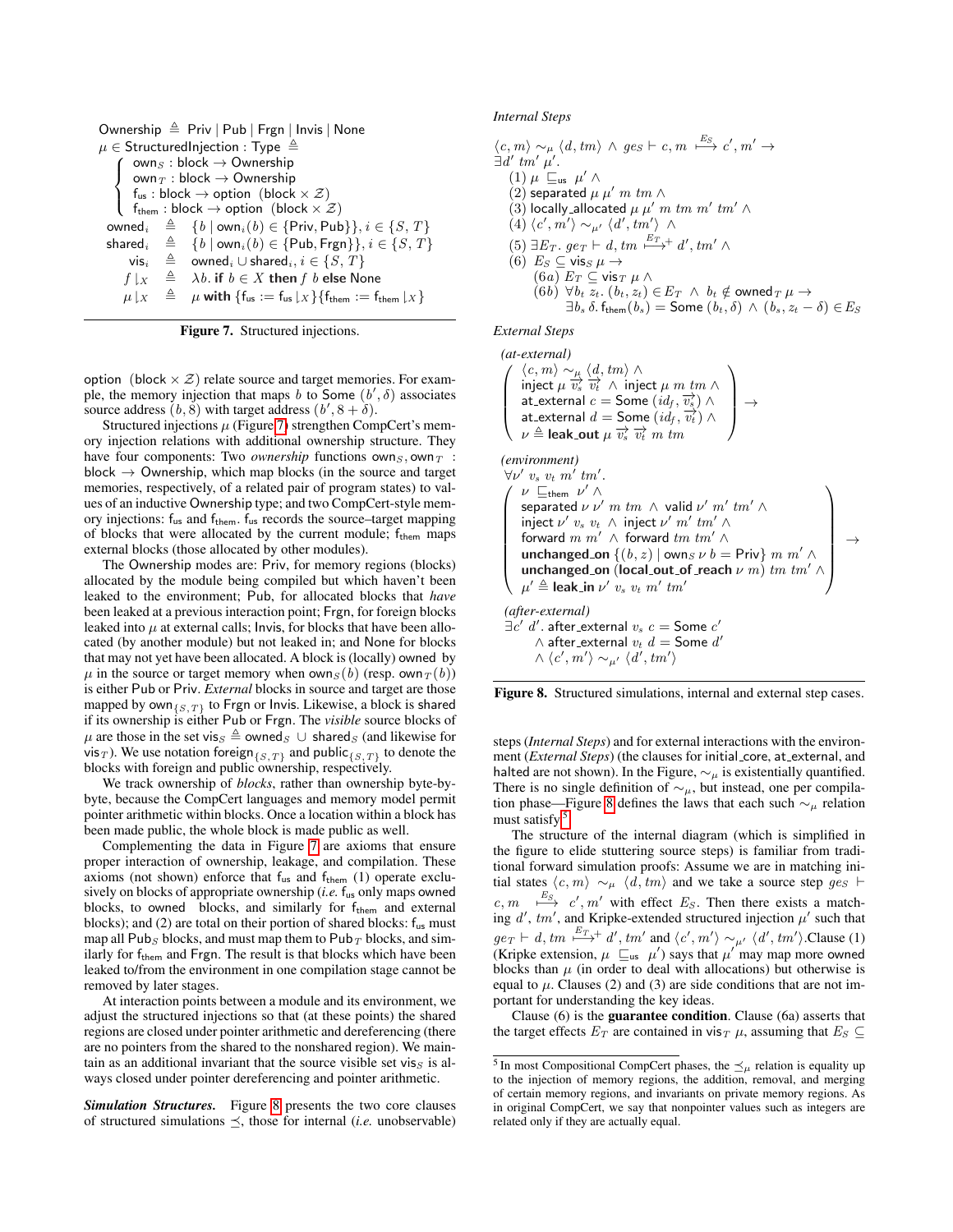

<span id="page-7-0"></span>Figure 9. Graphical representation of the structured injection leakage operations. The thick black arrows are pointers in memory. The white private and light gray public boxes are owned ("us") blocks. The dark gray boxes are foreign ("them") blocks. The striped box is an Invis memory region that was allocated by another module but not yet leaked in. The leak-in operation marks the reachable invisible region as foreign. The leak-out operation marks as public a private region reachable from a public pointer.

 $\mathsf{vis}_{S}\mu$ . In other words, the compiler preserves the property of "writing to, and freeing, only visible locations."

Clause (6b) guarantees that writes to (and frees of) memory locations in the target that are not owned by  $\mu$  ( $b_t \notin \text{owned}_T \mu$ ) can be "tracked back" to corresponding writes and frees in the source  $(\exists b_s \delta. f_{\text{them}}(b_s) = \text{Some } (b_t, \delta)$  and  $(b_s, z_t - \delta) \in E_S$ ). Writes/frees of locations in blocks *owned* by the module being compiled are always permitted, which enables the compiler to introduce reloading code (for spilled variables) or to add function prologue/epilogue code that saves/restores callee-save registers.

The  $E<sub>S</sub>$  and  $E<sub>T</sub>$  that appear in clause (5) and in step judgments are *effect annotations*. For example,  $ge_S$   $\vdash$   $c, m$   $\stackrel{E_S}{\longmapsto}$   $c', m'$ means: configuration c, m steps to  $c', m'$ , writing to or freeing exactly the locations  $E<sub>S</sub>$ . Locations not contained in this set are guaranteed not to be modified.

We state these "does not modify" guarantees intensionally in this way, as effect annotations, in order to prove vertical composition. The problem with a more extensional interpretation of effects (*e.g.*, as input–output "unchanged on" conditions) is that effects no longer "decompose": If a program takes two steps, from  $m$  to  $m''$ with effect set  $E_1$  and from  $m''$  to  $m'$  with effect set  $E_2$ , with overall extensional effect E, it may be the case that  $E_1 \cup E_2 \nsubseteq E$  if, for example, the second step restored a value that was overwritten by the first step. Decomposition is used in the internal step case of the proof that structured simulations compose vertically.

We track only write and free effects, and not read effects, because compiler correctness invariants do not, in general, depend on which locations another module merely reads. Proving more general program refinements (*e.g.*, between multiple implementations of an ADT), or that the compiler does not introduce additional memory reads—a property useful in security contexts would most likely require a generalization to read effects.

The external step diagram occupies the bottom half of Figure [8.](#page-6-1) It relates an at external source–target configuration pair  $\langle c, m \rangle \sim_\mu \langle d, tm \rangle$  with the after external configuration pair  $\langle c', m' \rangle \sim_{\mu'} \langle d', t m' \rangle$  that results from making an external call. The basic premise is: For any source–target return values  $v_s$ ,  $v_t$ , return memories  $m'$  and  $tm'$ , and structured injection  $\nu'$  satisfying the listed conditions, it's possible to inject  $v_s$  and  $v_t$  into states  $c$ and d, resulting in the new states c' and d' which match in  $\mu'$ , m', and  $tm'(\langle c', m' \rangle \sim_{\mu'} \langle d', tm' \rangle)$ . The  $\nu \sqsubseteq_{\text{them}} \nu'$  is dual to the  $\sqsubseteq$ <sub>us</sub> condition used in the internal step diagram. It says that  $\nu'$  may

*Reachability*

reach : mem  $\rightarrow$  set block  $\rightarrow$  list block  $\rightarrow$  set block reach  $m R$  nil  $\triangleq R$ reach  $m R ((b', z') :: L) \triangleq$  $\{b \mid b' \in \mathsf{reach}\; m\; R\; L \;\wedge\; \mathsf{perm}\; m\; b'\; z' = \mathsf{Readable}$  $\wedge \exists z \ldotp m(b',z') = \mathsf{Vptr}\,(b,z)$ REACH  $m R \triangleq \{b \mid \exists L. b \in$  reach  $m R L\}$ 

*Export/Import*

$$
\begin{array}{ll}\text{export}_{i} \ \mu \ B \ : \ \text{StructuredInjection} \ \triangleq \ \mu \ \text{with} \ \{\text{own}_i := \\ \lambda \ b \ \text{.if} \ \ b \in B \ \text{then} \ \text{Pub} \ \text{else} \ \text{own}_i \ \mu \ b \}, i \in \{S, T\} \\ \text{import}_{i} \ \mu \ B \ : \ \text{StructuredInjection} \ \triangleq \ \mu \ \text{with} \ \{\text{own}_i := \\ \lambda \ b \ \text{.if} \ \ b \in B \ \text{then } \ \text{Frgn} \ \text{else } \text{own}_i \ \mu \ b \}, i \in \{S, T\} \end{array}
$$

*Leakage*

$$
\begin{array}{rcl} \mathsf{leak\_out} \ \mu \ \overrightarrow{v_s} \ \overrightarrow{v_t} \ m \ \mathit{tm}: \ \ \mathsf{StructuredInjection} \ \triangleq \\ \mathsf{let} \ L_S \ & \triangleq & \ \ \mathsf{REACH} \ m \ (\mathsf{blocksOf} \ \overrightarrow{v_s} \ \cup \ \mathsf{shared}_S \ \mu) \\ & \cap \ \mathsf{owned}_S \ \mu \\ & \cap \ \mathsf{comed}_T \ \mu \\ & \cap \ \mathsf{owned}_T \ \mu \\ \mathsf{in} \ \ \mathsf{export}_T \ (\mathsf{export}_S \ \mu \ L_S) \ L_T \\ \mathsf{leak\_in} \ \mu \ v_s \ v_t \ m \ \mathit{tm}: \ \ \mathsf{StructuredInjection} \ \triangleq \\ \mathsf{let} \ L_S \ & \triangleq & \ \ \mathsf{REACH} \ m \ (\mathsf{blocksOf} \ [v_s] \ \cup \ \mathsf{shared}_S \ \mu) \\ & \cap \ \mathsf{owned}_S \ \mu \end{array}
$$

$$
L_T \triangleq \text{REACH } \frac{\text{ERACH } \text{tm} \left( \text{blocksOf } [v_T] \cup \text{shared }_T \mu \right)}{\cap \text{ owned }_T \mu}
$$
\nin import

\n
$$
L_T \left( \text{import }_S \mu L_S \right) L_T
$$

#### <span id="page-7-1"></span>Figure 10. Reachability and leakage.

map more external blocks than  $\nu$ —in order to deal with allocations performed by the environment—but otherwise is equal to  $\nu$ . The other nonbolded conditions are adapted from CompCert, and follow in our Coq proofs directly from symmetric conditions on the match-state relation and the internal step diagram.

The conditions listed in bold together compose the structured simulation rely. The predicate unchanged on U  $m$   $m'$  specifies that memories  $m$  and  $m'$  are equal (same contents and permissions) at the locations in set  $U$ . In the source execution, we use unchanged on  $\{(b, z) \mid \text{own}_S \nu b = \text{Priv}\}\ m m'$  to ensure that  $m$  and  $m'$  are equal at locations in the private blocks of the injection  $\nu$ , which is built from  $\mu$  by updating leakage information as described below. The target-execution condition unchanged\_on (local\_out\_of\_reach  $\nu$   $m)$   $\overline{t}m$   $tm'$  says that  $tm$  and  $tm'$  are equal at owned target locations that either (1) do not correspond to readable source locations, or (2) are mapped from private source locations. By using unchanged on here, we stipulate the nonmodification conditions of the rely extensionally.

The structured injection  $\nu$  is built from  $\mu$ —the injection that originally related at external states  $\langle c, m \rangle \sim_\mu \langle d, tm \rangle$ —using the leak out function depicted graphically in Figure [9](#page-7-0) and defined in Figure [10.](#page-7-1) The idea is: leak\_out "leaks" to the public (other modules) blocks that are reachable by following pointer paths either from the arguments  $\overrightarrow{v_i}$  to the external call (blocksOf  $\overrightarrow{v_i}$ ) or from blocks that were previously shared (shared<sub>i</sub>  $\mu$ ). This is a consistency condition: It says that structured simulations may not assume anything about the contents of leaked blocks (the unchanged on conditions that form the rely satisfied by the environment apply only to private blocks). The functions reach and REACH defined at the top of Figure [10](#page-7-1) calculate the transitive closure of the pointsto relation on CompCert memories. In the definition of leak\_out, we use the auxiliary function export to update the ownership functions of an injection  $\mu$  to map blocks in the reachable set to Pub.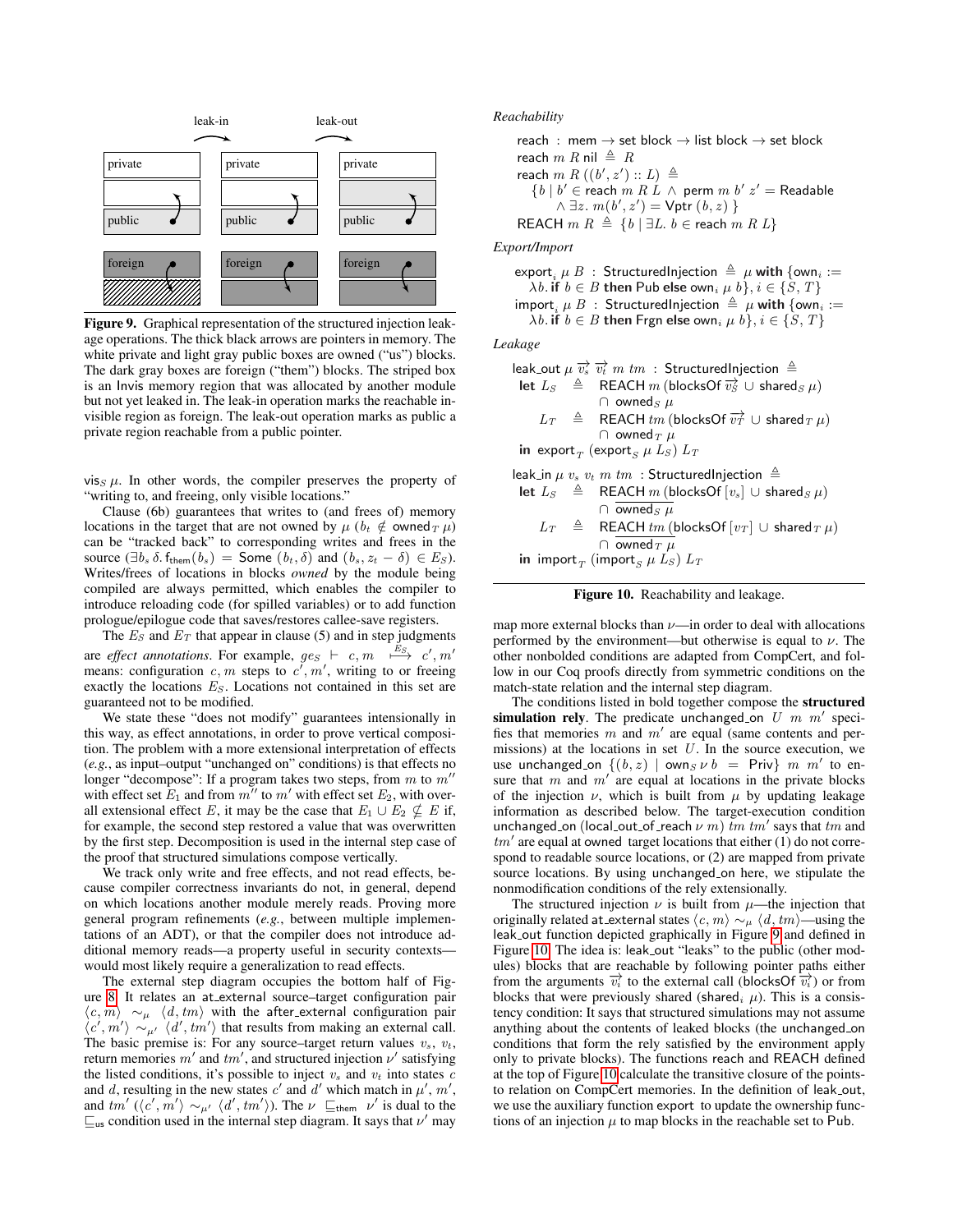The leak in function used to define  $\mu'$  at the end of the external step diagram plays a role analogous to that of leak out, except that here, we are leaking into  $\mu'$  new *foreign* blocks reachable from the return value  $v_i$  of the external call. Likewise, the import function is almost equivalent to export , except that it updates the ownership functions of a structured injection to map the block set  $B$  to Frgn as opposed to Pub.

*Restriction.* The final consistency condition is: the simulation relation  $∼<sub>μ</sub>$  is independent of the Invis (and None) blocks. This condition is used, *e.g.*, in the proof of vertical composition (transitivity, Theorem [1\)](#page-8-1). Technically, we enforce Invis-independence by requiring that  $\sim_\mu$  be closed under restrictions to reach-closed supersets of the visible blocks, an operation defined in Figure [7](#page-6-0) as  $\mu \mid_X$  (with X a block set).  $\mu \mid x$  denotes the structured injection obtained by restricting the maps  $f_{us}$  and  $f_{them}$  to the domain  $\overline{X}$ . The closure condition says that if  $\langle c, m \rangle \sim_\mu \langle d, tm \rangle$ , then  $\langle c, m \rangle \sim_{\mu_X} \langle d, tm \rangle$ for any block set X that contains at least vis<sub> $\mu$ </sub> and is closed under pointer dereferencing and arithmetic in m.

# <span id="page-8-0"></span>5. Main Results: Compositionality and Contextual Equivalence

*Vertical Composition (Transitivity).* One can compose compiler phases (Figure [13\)](#page-11-0). The proof that structured simulations compose vertically follows the same outline as that of LSRs [\(Beringer](#page-12-1) [et al. 2014\)](#page-12-1). As discussed in Section [4,](#page-5-1) the proof of transitivity of the internal-step diagram is tightly dependent on our treatment of effect annotations. Proving transitivity of the external-call clause (lower half of Figure [8\)](#page-6-1) requires the construction of an interpolating after external memory  $m'_2$  in the intermediate execution between source and target.

<span id="page-8-1"></span>Theorem 1 (Transitivity). *Let* L1*,* L2*, and* L<sup>3</sup> *be effect-annotated interaction semantics. If*  $L_1 \preceq L_2$  *is a structured simulation from*  $L_1$  *to*  $L_2$  *and*  $L_2 \preceq L_3$  *a* structured simulation from  $L_2$  to  $L_3$ , then *there exists a structured simulation*  $L_1 \preceq L_3$  *from*  $L_1$  *to*  $L_3$ *.* 

*Horizontal Composition (Linking).* The second kind of compositionality is *horizontal*: We would like to know that composing the simulation relations established by independently compiling the modules in a program results in an overall simulation between the (linked) multimodule source and target programs. We give the theorem statement first, then explain some of the subtleties, in particular, the restriction to *reach-closed* source semantics, which enforces the single-program conditions corresponding to the structured simulation guarantees of Section [4,](#page-5-1) and to *valid* target semantics (a technical property related to the CompCert memory model, explained below).

## <span id="page-8-2"></span>Theorem 2 (Linking).

- *If*  $P_S = S_0, S_1, \cdots, S_{N-1}$  *is a multimodule program with* N *translation units, each of which is reach-closed, and*
- $P_S$  *is compiled to*  $P_T = T_0, T_1, \cdots, T_{N-1}$  *(possibly by* N *different compilation functions) such that*  $\llbracket S_i \rrbracket \preceq \llbracket T_i \rrbracket$  for each *source–target pair, and each of the*  $T_i$  *is valid, then*
- *there is a simulation relation*  $\mathcal{L}(\llbracket P_S \rrbracket) \leq \mathcal{L}(\llbracket P_T \rrbracket)$  *between the source and target programs that result from linking the*  $S_i$  *and independently linking the*  $T_i$ .

The ≤ in the theorem denotes forward simulation on whole programs. Whole program simulations are as in Figure [8,](#page-6-1) but without clauses (1-3) in the internal step diagram, without clauses for at external and after external, and without effects. As Corollary [1](#page-9-0) will show, establishing  $\leq$  is sufficient for proving contextual equivalence of open multimodule programs. A *valid* semantics is one that never stores *invalid* pointers into memory. Invalid pointers, in CompCert parlance, are those that refer to memory regions that have not yet been allocated (freed pointers are never invalid). All CompCert x86 programs are valid in this way. Validity is required, in the proof of Theorem [2,](#page-8-2) to maintain the invariant that the set of valid target blocks is reach-closed.

*Reach-Closed Semantics.* The restriction to reach-closed semantics (Figure [11\)](#page-9-1) is best motivated with an example. Consider the program:

| //Module A                          | //Module B              |
|-------------------------------------|-------------------------|
| void q(void);                       | . <b>qlobl</b> _q       |
| void $h(int * x)$ {};               | $-q:$                   |
| void $f(void)$ {                    | pushl %ebp              |
| $int a=0;$                          | movl %esp, %ebp         |
| <b>if</b> (a) $\{h(\&a)\}$          | $mov1$ 42, $(0x28ac1c)$ |
| q();                                | popl %ebp               |
| <b>void</b> main (void) { $f()$ ; } | ret                     |

in which  $A.f$  calls (assembly function)  $B.g$ , passing no arguments. The strange bit is  $B, g$ : All it does is write the value 42 into memory at address 0x28ac1c, which just happens to be the address at which local variable a is allocated on the stack in Windows.

Now imagine we compile module A through a compiler phase like dead code elimination, which results in a (which was previously addressed in dead code **if** (a){h( $\&a$ );} and therefore stack-allocated) being removed from memory. Since 0x28ac1c is a's address before dead code elimination, the unoptimized program above does not get stuck (the write succeeds, to location &a, without significant effect). After optimization, the program will fail, probably because the write to &a now overwrites the return address stored in  $q$ 's stack frame. (Incidentally, this program succeeds when compiled with  $\csc$  -00 but seg-faults under  $\csc$  -01. This is not a bug in gcc; instead, it is evidence that the gcc developers agree with us that Module B is an ill-formed program context.)

One might object that **if** (a){h(&a);} is actually *not* dead code, because it results in a being stack-allocated, which in turn results in the safe execution of the (admittedly contrived) overall program. But *that way madness lies*. The point of a compositional compiler is to enable local modular compilation, which should depend only on translation-unit-local analyses. Correctness of optimizations like dead code elimination should be independent of the larger program context in which a module is executed.

The challenge, then, is coming up with a characterization of the source modules  $S_0, S_1, \cdots, S_{N-1}$  that *does* admit linking as in Theorem [2.](#page-8-2) We do this in general, for arbitrary interaction semantics, by observing that the write to 0x28ac1c is ill-formed not because it goes wrong (though it *will* lead to going wrong in most program contexts) but because it's a write to a location that the assembly program shouldn't have known about in the first place. Put another way, address 0x28ac1c was not reachable via pointer arithmetic either from g's initial arguments, from global variables, or from the return values of external calls  $q$  may have made previously.[6](#page-8-3) This condition—no writes or frees to locations that are not "visible"—is the analogue of the  $E_S \subseteq \text{vis}_S \mu$  in clause (6) of Figure [8,](#page-6-1) but stated as a single-program property, independent of any particular structured injection  $\mu$ . We formalize the notion of a semantics that respects this characterization of visible locations as an extension of interaction semantics called *reach-closed semantics*, defined by the existence of an invariant  $R$  satisfying the laws in Figure [11.](#page-9-1) From the perspective of compiler correctness proofs, the

<span id="page-8-3"></span><sup>&</sup>lt;sup>6</sup>It might seem strange to say "not reachable via pointer arithmetic" in the context of an assembly program, since in most assembly models the entire address space is "reachable". Here we mean "not reachable" in the instrumented semantics of x86 assembly used by CompCert, in which memory is allocated in blocks, as in CompCert's Clight, and interblock pointer arithmetic is disallowed.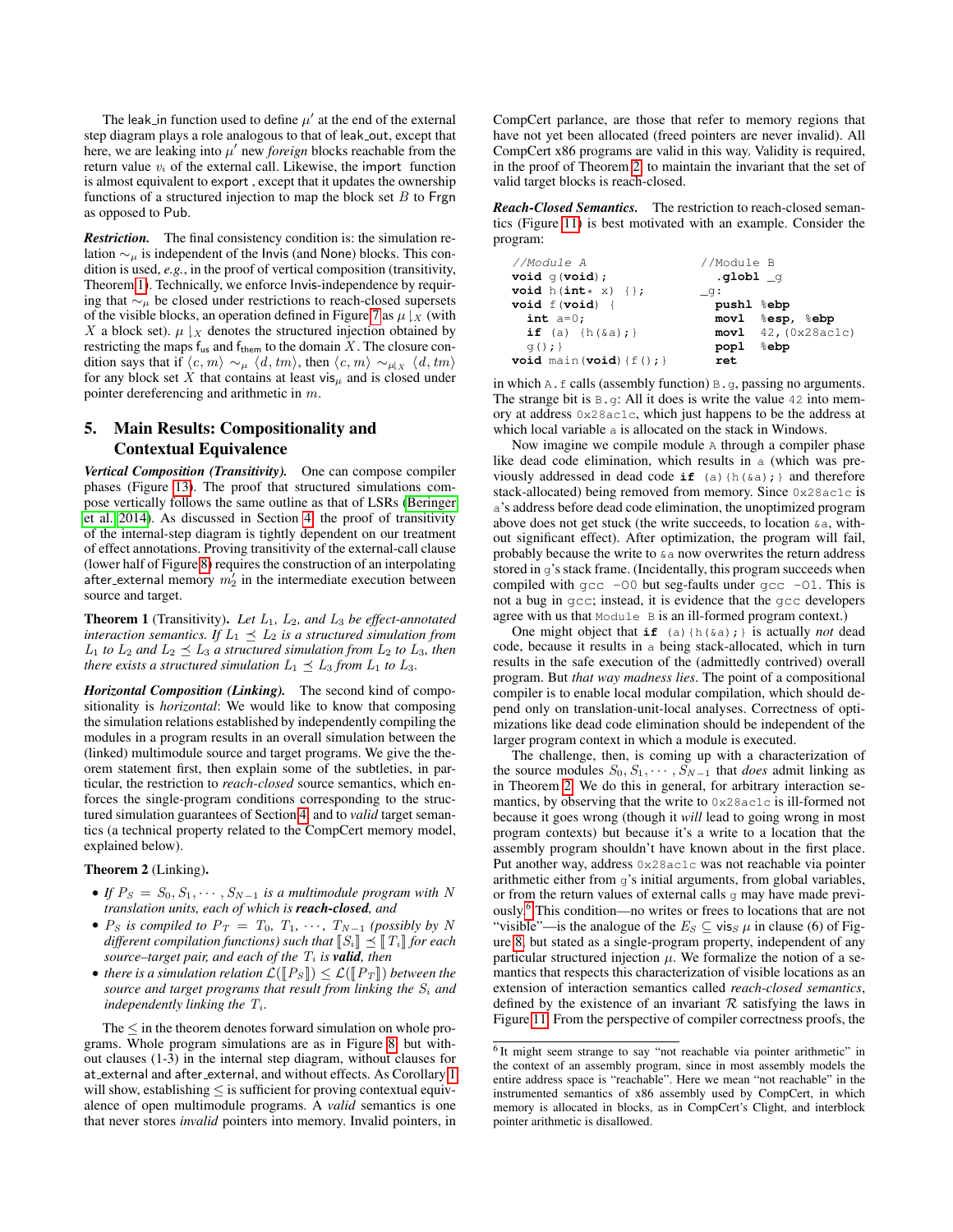*Reach-Closed Invariant*

 $\mathcal{R}: C \to \text{mem} \to \text{set block} \to \text{Prop}$ 

*Reach-Closed Initial Core*

initial core qe v  $\overrightarrow{v}$  = Some  $c \rightarrow$  $\forall m. \mathcal{R} \ c \ m$  (blocksOf  $\overrightarrow{v}$ )

*Reach-Closed Step*

roots  $(ge : G)$   $(B : set block) \triangleq globalBlocks ge \cup B$ 

 $\mathcal{R} \mathit{c} \mathit{m} \mathit{B} \wedge \mathit{ge} \vdash \mathit{c}, \mathit{m} \stackrel{E}{\longmapsto} \mathit{c}', \mathit{m}' \rightarrow$ (1)  $E$  ⊆ REACH m (roots ge B)  $\wedge$  $(2)$   $R$   $c'$   $m'$  (REACH  $m'$  (freshblks  $m$   $m'$ ∪ REACH  $m$  (roots  $ge B$ )))

*Reach-Closed After External*

 $\mathcal{R}$  c m B  $\wedge$ at\_external  $c =$  Some  $(id_f, \overrightarrow{v}) \wedge$ after\_external  $v_{opt} c =$  Some  $c' \rightarrow$ let  $B' \triangleq$  case  $v_{opt}$  of | None  $\rightarrow$   $B$ | Some  $v \rightarrow$  blocksOf  $(v::$  nil) ∪ B in  $\mathcal{R}$  c' m'  $\ddot{B}$  $\prime$ 

<span id="page-9-1"></span>Figure 11. Reach-closed semantics maintain an additional internal invariant  $R$  on states  $c$ , memories  $m$ , and block sets  $B$  that satisfies the laws above. The definitions are parameterized by types  $G$  and  $C$ , by a global environment  $ge: G$ , and by an interaction semantics of type Semantics G C mem that defines step relation  $\longmapsto$  and functions after external and initial core (at external and halted are elided).

restriction to reach-closed contexts is what *enables* program transformations: It would be unsound, for example, to remove a dead memory allocation if the larger program context depended on it, as in the example program above.

The  $R$  invariant of reach-closed semantics quantifies over: Core states of the argument semantics  $c : C$ , the memory  $m :$  mem, and a set  $B$  that records the blocks exposed to the semantics at interaction points (via pointers in the initial argument list, in the return values of external function calls, and by local allocation). We use the notation  $sem_{rc}$ , for *reach-closed semantics*, to denote a semantics sem that exhibits such an  $R$ .

The roots of a block set  $B$  and global environment  $ge$  are the union of  $B$  and the global blocks of  $ge$ . The operative conditions of reach-closed semantics are those that characterize the reachclosed step relation (clauses 1 and 2). In particular, clause (1), which ensures that reach-closed semantics satisfy the structured simulation guarantees of Section [4,](#page-5-1) instruments the step relation of the underlying semantics with the additional condition that the effects  $E$  produced by the step above clause (1) are a subset of the locations reachable in m from the current roots.

Clause (2) asserts that the invariant can be reestablished after the step for: the blocks reachable (in  $m'$ ) from newly allocated blocks (freshblks  $m$   $m'$ ), if any, as well as from the blocks that were originally reachable in m (REACH m (roots  $ge c$ )). This last condition ensures that the reachable set grows monotonically at each step, by not "forgetting" locations that were previously reachable.

The other interface laws modify  $B$  as specified above. For example, the clause for after external asserts that  $R$  can be reestablished for  $B'$  equal to  $B$  union the blocks exposed by the return values of external calls (blocksOf  $(v::$  nil)). initial\_core asserts that the invariant can be established initially, with  $B$  equal to the blocks exposed in the initial arguments. at\_external and halted (not shown) assert that the arguments to external calls and return values, respectively, are not undefined.

As a corollary of Theorem [2,](#page-8-2) we get the following contextual equivalence result when the source modules are reach-closed, stated in terms of a variation of Definition [1](#page-5-4) in which contexts satisfy a few additional properties.

Definition 2 (Reach-Closed Contextual Equivalence).

$$
\begin{array}{c}\nP_{S} \sim_{\text{rc}} P_{T} \triangleq \\
\forall C_{\text{rc}}.\ C \preceq C \ \wedge \ \text{det}\ C \ \wedge \ \text{valid}\ C \ \wedge \ \text{safe}\ \mathcal{L}(C,\llbracket P_{S} \rrbracket) \ \rightarrow \\
\mathcal{L}(C,\llbracket P_{S} \rrbracket)\Downarrow \iff \mathcal{L}(C,\llbracket P_{T} \rrbracket)\Downarrow \end{array}
$$

<span id="page-9-0"></span>Corollary 1 (Simulation Implies Contextual Equivalence). *Let*

• 
$$
P_S = S_0, S_1, \cdots, S_{N-1}
$$
; and

•  $P_T = T_0, T_1, \cdots, T_{N-1}$ 

*for reach-closed source modules*  $S_0, S_1, \cdots, S_{N-1}$  *and valid deterministic target modules*  $T_0, T_1, \cdots, T_{N-1}$ . If for each i,  $\llbracket S_i \rrbracket \preceq \llbracket T_i \rrbracket$ , then  $P_S \sim_{\text{rc}} P_T$ .

In the above, we assume *closing contexts* C (those that do not themselves call external functions not defined by any of the modules; callbacks into  $P_S$  and  $P_T$  are permitted).  $C$  must also be valid. Safety of the source linked program and determinism of the target modules are required to prove the backward direction of the equivalence (the forward direction holds without these assumptions). The  $C \preceq C$  condition says that C commutes with memory injections: If C is initialized twice with injected arguments, both executions either go wrong, nonterminate, or equiterminate with injected results. Although this condition follows directly from the form of Theorem [2,](#page-8-2) it is strongly motivated: We *should not* allow contexts to distinguish source and target programs based solely on bijective renamings of memory blocks exposed to the context (pointer arithmetic is not allowed *between* blocks, only within blocks). The consistency conditions on structured injections and simulations that we described in Section [4](#page-5-1) mean that in the proof of  $C \preceq C$ , the context may assume that all public blocks leaked by the program are mapped from source to target (they are never removed during compilation of the program).

Nor is the reach closure condition imposed above an unrealistic proof obligation. One can show, for example, that all Clight programs satisfy the restrictions imposed in Figure [11.](#page-9-1)

<span id="page-9-2"></span>Theorem 3 (Safe Clight Programs are Reach-Closed). *There exists an* R*, specialized to Clight states* c *and the Clight step relation, that satisfies the laws given in Figure [11.](#page-9-1)*

The proof of this (perhaps counterintuitive) theorem relies on the fact that Clight programs never fabricate nonnull pointers, *e.g.*, by casting an integer to a pointer and then dereferencing it. (Even in standard C, casting an integer to a pointer, or vice versa, is only implementation defined, except when the pointer is null. See, *e.g.*, the C11 standard [\(C11 2011,](#page-12-6) 6.3.2.3).) □

The main difficulty in proving Theorem [2](#page-8-2) (and Corollary [1\)](#page-9-0) is in devising a simulation invariant to relate the stacks-of-cores runtime states of the linked programs  $P_S$  and  $P_T$ . The situation is presented schematically in Figure [12.](#page-10-1) In the source linked program, we have a stack of core states, growing downwards, with  $c$  in callee position with respect to a (direct or indirect) caller core  $c_0$ , which may be implemented in a different language. We must relate this stack of cores to the corresponding stack in the target linked program. We use  $\mu$  to denote the structured simulation that relates the callees  $c$ and d, and  $\nu$  to denote the injection that relates callers  $c_0$  and  $d_0$ . For simplicity, we elide the memories (for callers, the memory at the call point is existentially quantified). A caller core may be a callee with respect to another caller higher on the callstack.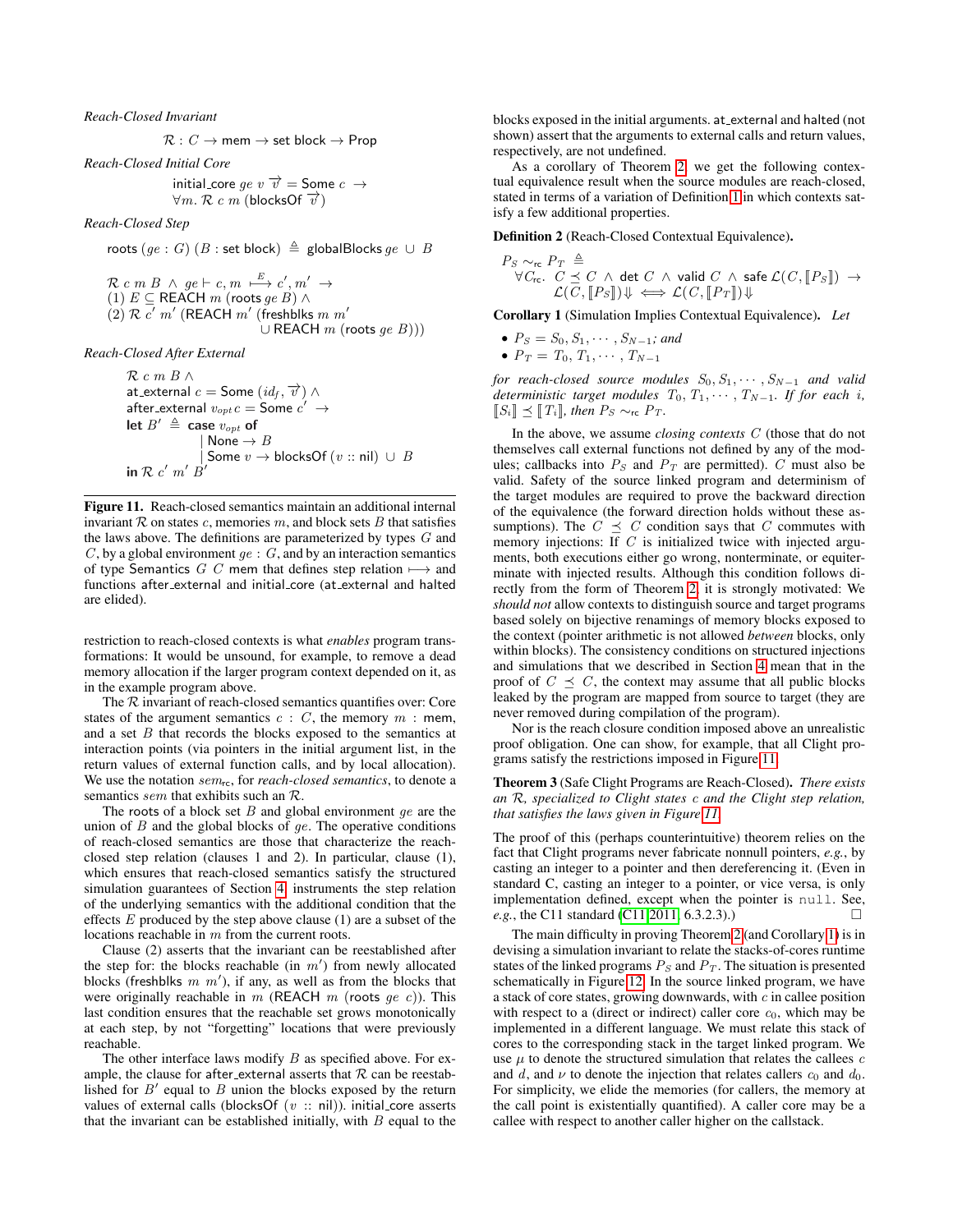

<span id="page-10-1"></span>Figure 12. Schematic representation of the stacks-of-cores linking invariant. The inner white boxes are core states. Source core c and target core d are callees at the bottom of the LinkedState callstack, related by structured injection  $\mu$  (memory is elided). Cores  $c_0$  and  $d_0$  are caller cores related by  $\nu$ .

The key rely–guarantee condition is to ensure that blocks labeled as foreign, or leaked-in, by callee injections  $\mu$  are always labeled as public by caller injections  $\nu$ :

$$
\text{foreign}_S \,\mu \,\cap \,\text{owned}_S \,\nu \subseteq \text{public}_S \,\nu \tag{1}
$$

From the fact that source modules are reach-closed

$$
E_S \subseteq \text{REACH } m \text{ (roots } ge \ B) \tag{2}
$$

we then can show that the memory effects of the running callee core at the top of the callstack are confined to callee-allocated (owned) and foreign blocks. This implies that private caller memory regions in  $\nu$ , which are disjoint from the blocks marked as public by  $\nu$ , remain unmodified.

A difficulty here is how to relate the root sets of source modules to the visible sets vis<sub>S</sub> used in the simulation relations. We do this by maintaining the following two invariants:

$$
\text{roots } ge \ B \subseteq \text{vis}_S \ \mu \tag{3}
$$

$$
\mathsf{REACH}\; m\;(\mathsf{vis}_S\;\mu) \subseteq \mathsf{vis}_S\;\mu \tag{4}
$$

Invariant [\(3\)](#page-10-2) says that the root set of the source semantics is a subset of the visible source blocks in  $\mu$ . This invariant holds initially, for incoming block set REACH m (roots ge (blocksOf  $\vec{v}$ )), and is maintained at external function calls and returns. Condition [\(4\)](#page-10-3), which we maintain as an invariant of all structured simulations, says that the visible set is closed under reachability. These two conditions, plus [\(2\)](#page-10-4) and monotonicity of the REACH relation, imply that  $E_S$  is a subset of vis<sub>S</sub>  $\mu$ . This fact, together with condition [\(1\)](#page-10-5) above, is sufficient to prove the unchanged on relies of Figure [8](#page-6-1) at the point at which the running core returns to its calling context.

#### <span id="page-10-0"></span>6. Compositional CompCert

The proved-correct phases of the Compositional CompCert compiler are shown in Figure [13,](#page-11-0) with optimization phases in gray. The main differences with standard CompCert are: (1) We compile Clight to x86 assembly, whereas standard CompCert compiles a slightly higher-level language (CompCert C) to multiple assembly targets (x86, PowerPC, and ARM); and (2) standard CompCert includes three additional RTL-level optimizations (common subexpression elimination, constant propagation, and function inlining); $'$ the adaptation of their proofs is ongoing work. The toplevel theorems we prove are the following.

Theorem 4 (Compiler Correctness). *Let* CompCert *denote the compilation function that composes the phases in Figure [13](#page-11-0) in order. If*  $\mathsf{CompCert}(S) = \mathsf{Some} \ T$ , for Clight module S and x86 *module*  $T$ *, then*  $\llbracket S \rrbracket \preceq \llbracket T \rrbracket$ *.* 

*Proof.* By transitive composition of the simulation proofs for the individual phases in Figure [13](#page-11-0) using Theorem [1.](#page-8-1) □

Corollary 2 (Compositional Compiler Correctness). *Let*  $S_0$ ,  $S_1$ ,  $\ldots$ ,  $S_{N-1}$  *be a set of Clight modules such that* CompCert $(S_i)$  = Some  $T_i$  *for each i. Then*  $S_0, S_1, \ldots, S_{N-1} \sim_{\text{rc}} T_0, T_1, \ldots,$  $T_{N-1}$ .

*Proof.* By Corollary [1,](#page-9-0) Theorem [3,](#page-9-2) Theorem [4,](#page-10-7) and determinism and validity of CompCert x86 assembly. П

The process of making the proof of a transformation phase compositional typically proceeded as follows: We refined CompCert's internal match-state notion  $\sim_f$  (and the auxiliary relations for activation records, frame stacks, *etc.*) to relations  $\sim_\mu$  indexed by structured injections. In particular, because external function call interactions may introduce memory regions related by memory injections in Compositional CompCert, the simulation relations of passes that were previously proved as memory equality or memory extension phases had to be reformulated as injection phases. Particular care was needed to assign correct ownership and visibility information to compiler-introduced memory blocks.

<span id="page-10-5"></span><span id="page-10-4"></span>In addition, we had to add to each  $\sim_\mu$  relation the clauses: vis $_\mu$ is closed under reachability, and the relation  $\sim_\mu$  is closed under restriction to the visible set ( $\mu \mid_{\text{visp}}$ ). To ensure that global blocks were always mapped by each compiler phase, we treated them as Frgn to all modules. While the addition of these extra invariants proceeded in a mostly uniform manner across all phases, the refinement of  $\sim_f$  to  $\sim_\mu$  was phase-by-phase, due to the considerable internal differences between the various CompCert passes.

<span id="page-10-3"></span><span id="page-10-2"></span>An issue that required special attention was the treatment of compiler builtins. Here we had to sharpen the distinction between, on the one hand, processor-specific 64-bit helpers and memcpy—these functions are typically inlined, and should never yield at external despite being axiomatized as external calls by mainline CompCert—and true external functions, which are never inlineable, on the other. To sharpen this distinction, we modified the definition of the CminorSel language to ensure that the compilerintroduced calls to 64-bit helpers were unobservable.

All in all, porting the CompCert phases in Figure [13](#page-11-0) to structured simulations took approximately 10 person-months. Much of this time was spent at the "boundaries" of the proof, updating the interfaces that connected our linking semantics and proofs to structured simulations. In general, the porting time decreased as as the project went on. Adapting the first few phases of the compiler took a few weeks to a month per phase, whereas the later phases went much more quickly (a day or two per phase). This was due in part to greater familiarity with CompCert, but also to the accumulation of a library of general-purpose lemmas that will remain useful as we continue to adapt the last few optimization passes.

As another measure of effort, we give lines-of-code for representative files in the development (Figure [14\)](#page-11-1). Proofs of individual phases ("new") were on the order of 5klocs. By contrast, CompCert 2.1's ("old") proofs are about  $2 \times$  smaller. The increase in proof lines is due mostly to the additional invariants we prove. However, we have not yet applied much proof automation at all, so we believe there is room for improvement. The increase in specification size is due to the use of duplicate language definitions: In order to add effects to the CompCert languages we duplicate the step relation of each semantics (once with, and once without, effects), then prove that the two semantics coincide. This results in specification counts that are larger than necessary.

<span id="page-10-7"></span><span id="page-10-6"></span><sup>&</sup>lt;sup>7</sup> Inlining, which merges function stack frames, requires a slightly more general simulation relation than that of Figure [8](#page-6-1) (without separated). We have done this generalization in a way that supports inlining and all previously proved phases but have not yet completed this proof in Coq.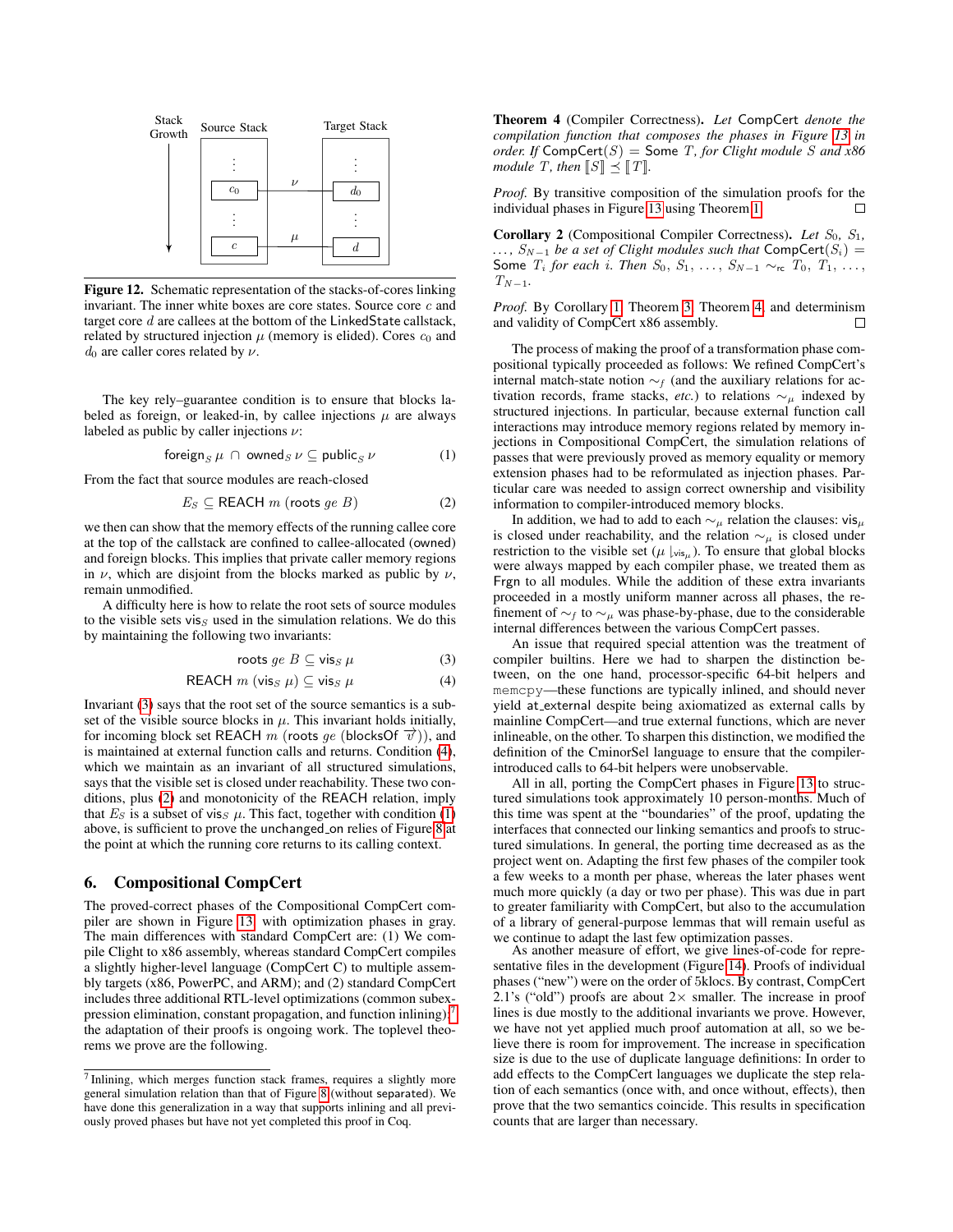

<span id="page-11-0"></span>Figure 13. The phases of Compositional CompCert. Boxes in gray are optimization passes. Outer boxes indicate source languages.

|                          | Specs. |      | Proofs |      |
|--------------------------|--------|------|--------|------|
| <b>Compiler Phases:</b>  | old    | new  | old    | new  |
| SimplLocals              | 725    | 1004 | 2168   | 4572 |
| Cminorgen                | 1619   | 1695 | 2796   | 5018 |
| RTLgen                   | 961    | 1355 | 1475   | 4883 |
| Tailcall                 | 441    | 637  | 628    | 1769 |
| Stacking                 | 712    | 1679 | 2906   | 6657 |
| Theories:                |        |      |        |      |
| Structured Injs. $(\S4)$ |        | 55   |        | 2051 |
| Structured Sims. (§4)    |        | 763  |        | 7967 |
| Transitivity $(\S5)$     |        | 105  |        | 5274 |
| Linking $(83, 85)$       |        | 1651 |        | 8459 |

<span id="page-11-1"></span>Figure 14. Lines of code for selected parts of the development.

# 7. Related Work

Compiler verification is one of the "big problems" of computer science, as evidenced by the large body of research it has spawned in the 45 years or so since McCarthy and Painter [\(McCarthy and](#page-12-7) [Painter 1967\)](#page-12-7). We cannot hope to give a complete survey here (see [\(Dave 2003\)](#page-12-8)). Instead, we focus on the most closely related work.

*Verified Whole-Program Compilers.* Moore [\(Moore 1989\)](#page-12-9) was one of the first to mechanically verify a programming language implementation (a compiler for a language called Piton). The most well-known work in this vein since Moore is Leroy's CompCert C compiler in Coq [\(Leroy 2009\)](#page-12-0), upon which Compositional Comp-Cert is based. Chlipala has also built verified compilers in Coq first, from lambda calculus to idealized assembly language [\(Chli](#page-12-10)[pala 2007\)](#page-12-10), and then, later, for an impure functional language [\(Chli](#page-12-11)[pala 2010\)](#page-12-11). But both Chlipala and Leroy's compilers were limited to whole programs—they did not provide correctness guarantees, as we do in this work, about the behavior of separately compiled multimodule programs.

*Compositional Compilation.* Benton and Hur were two of the first to explicitly do compositional specification of compilers and low-level code fragments, first for a compiler from a simply typed function language to a variant of Landin's SECD machine [\(Ben](#page-12-12)[ton and Hur 2009\)](#page-12-12), then for a functional language with polymorphism [\(Benton and Hur 2010\)](#page-12-13). Benton and Hur's work was followed by a string of papers—by Dreyer, Hur, and collaborators that resulted in refinements of the basic techniques (step-indexed logical relations and biorthogonality). The refinements included extensions to step-indexed *Kripke* logical relations, for dealing with state in the context of more realistic ML-like languages [\(Hur](#page-12-14) [and Dreyer 2011\)](#page-12-14), and more recently, to relation transition systems (RTSs) [\(Hur et al. 2012\)](#page-12-15) and the related parametric bisimulations [\(Hur et al. 2013\)](#page-12-16). RTSs demonstrated that it was possible to do bisimulation-style reasoning in the possible-worlds style of Kripke logical relations and state transition systems; parametric bisimulations refined RTSs by removing some technical restrictions. Both parametric bisimulations and RTSs compose transitively, like our structured simulations but unlike Kripke logical relations.

Although the context of their work is different, some of the techniques used by Benton, Dreyer, Hur, and their collaborators draw interesting parallels in our own work. Our "us vs. them" protocol is at least superficially similar to the "local vs. global knowledge" distinction that's made in RTSs. One difference is, we distinguish between local and external invariants on the *state* shared by modules, whereas in RTSs the local vs. global distinction is really about different notions of term equivalence. Also, our "them" invariants which encapsulate one structured simulation's view of the memory regions allocated by external funcions—are not quite "global" in the same sense as Hur *et al.*'s global knowledge. Perhaps more fruitfully, one can view interaction semantics—and the structured simulations that are "indexed to" interaction semantics—as an analogue of the type structure used to index standard logical relations, but here applied to imperative languages with impoverished type systems: C, x86, and the other languages of CompCert. As in Kripke logical relations, structured simulations use Kripke-style possible worlds to model, *e.g.*, memory allocation.

An alternative to language-independent interaction semantics is *multi-language semantics* [\(Ahmed and Blume 2011\)](#page-12-17), which combines several languages of a compiler into a single host language via syntactic boundary casts in the syle of Matthews and Findler [\(Matthews and Findler 2007\)](#page-12-18). This makes it possible to state the correctness of a separate compiler as contextual equivalence in the combined language, as Perconti and Ahmed have recently done for a two-phase compiler from System F with existential and recursive types [\(Perconti and Ahmed 2014\)](#page-12-19). But where Perconti and Ahmed define contexts syntactically, as one-hole terms in the combined language, we define contexts semantically, as interaction semantics. McKay's variation of Perconti and Ahmed's approach replaces explicit boundary conversion with programmatic conversion expressed as terms of the combined language, but considers only a single transformation, closure conversion [\(McKay 2014\)](#page-12-20). Recently, Wang *et al.* [\(Wang et al. 2014\)](#page-12-21) built a compositional compiler from a restricted C-like language, Cito, to Bedrock. In contrast to our work, compiler correctness in [\(Wang et al. 2014\)](#page-12-21) is tied to the specifics of the Cito program logic.

*Concurrency.* Liang *et al.*'s work [\(Liang et al. 2012\)](#page-12-2) on verifying concurrent program transformations inspired our use of a rely-guarantee discipline, but the complexity of stack frame management, spilling, and block coalescing in CompCert made it dif